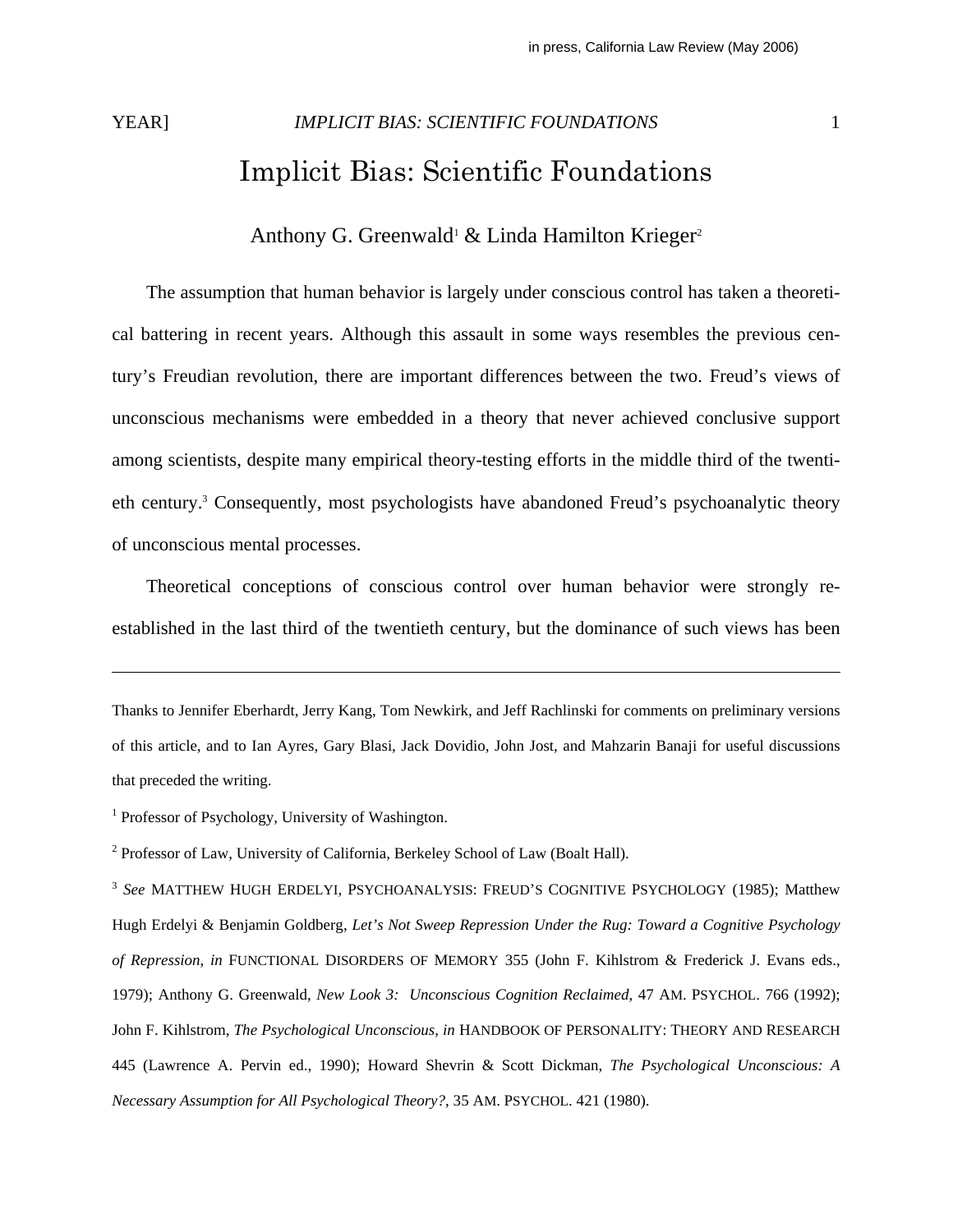crumbling during the past two decades. Unlike the Freudian revolution, however, the new science of unconscious mental process is not the product of a single brilliant theoretical mind. Rather, it is being constructed from an evolving, accumulating body of reproducible research findings.4

 This Article introduces *implicit bias*—an aspect of the new science of unconscious mental processes that has substantial bearing on discrimination law. Theories of implicit bias contrast with the "naïve" psychological conception of social behavior,<sup>5</sup> which views human actors as being guided solely by their explicit beliefs and their conscious intentions to act. A belief is *explicit* if it is consciously endorsed. An intention to act is *conscious* if the actor is aware of taking an action for a particular reason. Of course, actors may dissemble and deny they are taking an ac-

4 The early stages of this modern revolution are reviewed by Greenwald, *supra* note 3. Nisbett and Wilson's exposé of the inadequacies of introspective explanations of behavior was a noticeable starting point of the modern revolution, leading to widespread understanding that the self-report measures of conscious mental process that were widely used in psychological research were highly suspect. *See* Richard. E. Nisbett & Timothy DeCamp Wilson, *Telling More Than We Can Know: Verbal Reports on Mental Processes*, 84 PSYCHOL. REV. 231 (1977). Wegner's and Bargh's more recent works reveal the frequency with which seemingly ordinary voluntary actions are controlled in ways that evade conscious scrutiny, further undermining the idea that a conscious mind is the effective governor of most human behavior. *See generally* DANIEL M. WEGNER, THE ILLUSION OF CONSCIOUS WILL (2002); John A. Bargh et al., *The Automated Will: Nonconscious Activation and Pursuit of Behavioral Goals*, 81 J. PERSONALITY & SOC. PSYCHOL. 1014 (2001).

<sup>5</sup> "Naive psychology" refers to laypersons' intuitions about determinants and consequences of human thought and behavior, especially their own. Modern treatments were largely inspired by Fritz Heider's book, *The Psychology of Interpersonal Relations*, which initiated systematic investigation of how laypersons' intuitions differ from scientific understanding. FRITZ HEIDER, THE PSYCHOLOGY OF INTERPERSONAL RELATIONS (1958).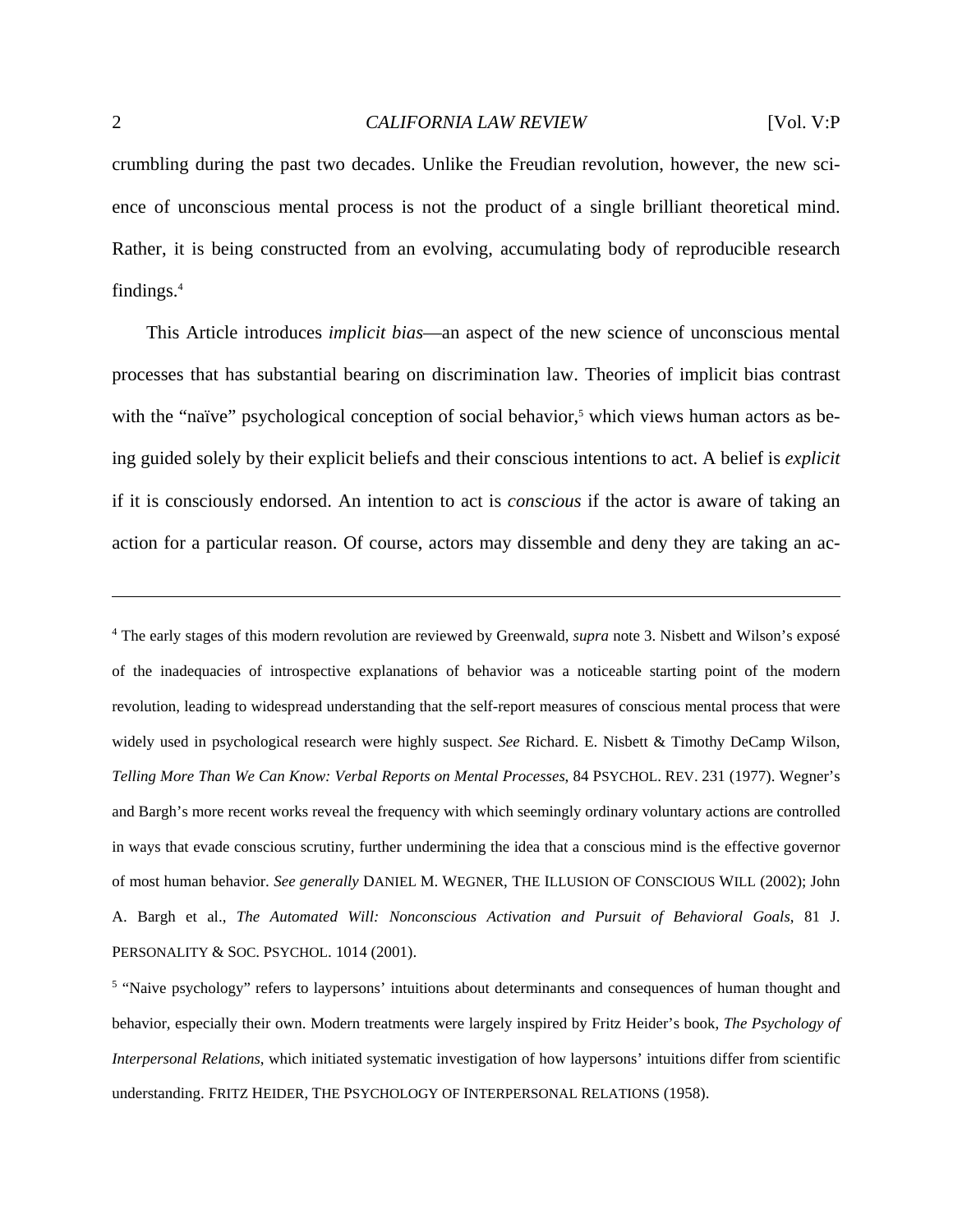<u>.</u>

tion for a particular reason, so conscious intentions based on explicit beliefs may be hard to verify. But a deceitful actor is nevertheless *capable* of asserting the belief or identifying the intention that provides the basis for action, even when *unwilling* to do so.<sup>6</sup> In contrast, the science of implicit cognition suggests that actors do not always have conscious, intentional control over the processes of social perception, impression formation, and judgment that motivate their actions.

<sup>6</sup> Methodological investigations by social psychologists in the 1960s revealed social influences operating within research and interview settings that would lead people to describe their explicit beliefs inaccurately in experimental studies. *See* Martin T. Orne, *On the Social Psychology of the Psychological Experiment: With Particular Reference to Demand Characteristics and Their Implications*, 17 AM. PSYCHOL. 776 (1962); Milton J. Rosenberg, *The Conditions and Consequences of Evaluation Apprehension*, *in* ARTIFACT IN BEHAVIORAL RESEARCH 279 (Robert Rosenthal & Ralph L. Rosnow eds., 1969); Stephen J. Weber & Thomas D. Cook, *Subject Effects in Laboratory Research: An Examination of Subject Roles, Demand Characteristics, and Valid Inference*, 77 PSYCHOL. BULL. 273 (1972). Work inspired by Festinger's cognitive dissonance theory initiated modern interest in understanding people's inability to identify the causes of their own thought and behavior. *See* LEON FESTINGER, A THEORY OF COGNITIVE DISSONANCE (1957). Nisbett and Wilson's article summarizes the humbling implications of the ensuing two decades of research. *See* Nisbett & Wilson, *supra* note 4.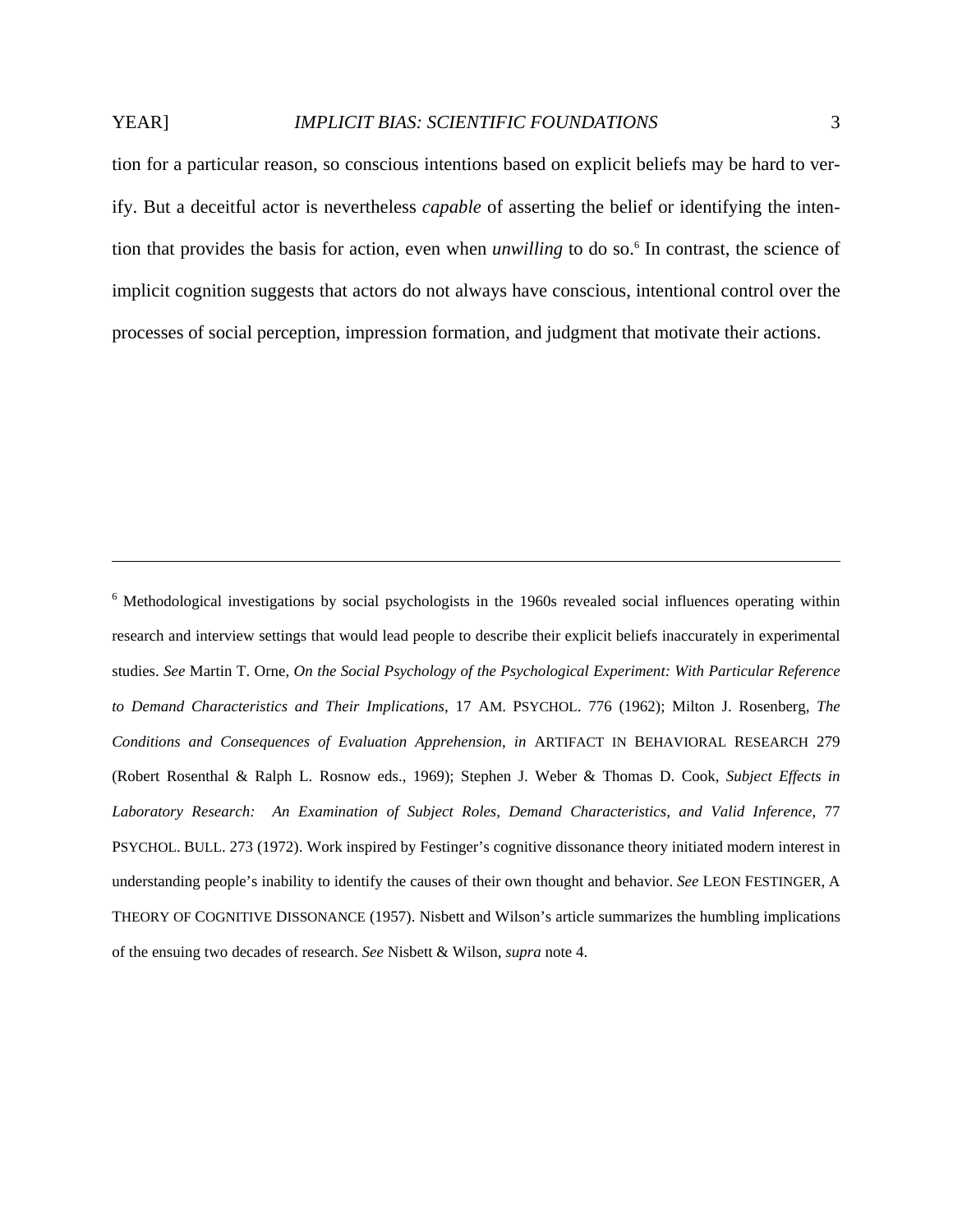#### I

# Implicit Cognition

Many mental processes function implicitly, or outside conscious attentional focus.<sup>7</sup> These processes include implicit memory,<sup>8</sup> implicit perception,<sup>9</sup> implicit attitudes,<sup>10</sup> implicit stereotypes,<sup>11</sup> implicit self-esteem,<sup>12</sup> and implicit self-concept.<sup>13</sup> The meaning of *implicit* in these phrases is technical, but still reasonably close to its everyday meaning. For example, research on "implicit memory" demonstrates that even when a person cannot voluntarily ("explicitly") retrieve a memory, that person's behavior may reveal that some previous experience has left a

 $<sup>7</sup>$  For an overview of implicit social cognition, which encompasses the phenomena of implicit attitudes, stereotypes,</sup> self-esteem, and self-concept, see Anthony G. Greenwald & Mahzarin R. Banaji, *Implicit Social Cognition: Attitudes, Self-Esteem, and Stereotypes*, 102 PSYCHOL. REV. 4 (1995); *see also* Anthony G. Greenwald et al., *A Unified Theory of Implicit Attitudes, Stereotypes, Self-Esteem, and Self-Concept*, 109 PSYCHOL. REV 3 (2002).

<sup>8</sup> *See* Daniel L. Schacter, *Implicit Memory: History and Current Status*, 13 J. EXPERIMENTAL PSYCHOL.: LEARNING, MEMORY, & COGNITION 501 (1987); Larry L. Jacoby & Mark Dallas, *On the Relationship Between Autobiographical Memory and Perceptual Learning*, 110 J. EXPERIMENTAL PSYCHOL: GENERAL 306 (1981).

<sup>9</sup> *See* John F. Kihlstrom et al., *Implicit Perception*, *in* PERCEPTION WITHOUT AWARENESS: COGNITIVE, CLINICAL, AND SOCIAL PERSPECTIVES 17 (Robert F. Bornstein & Thane S. Pittman eds., 1992).

<sup>10</sup> *See* Anthony G. Greenwald et al., *Measuring Individual Differences in Implicit Cognition: The Implicit Association Test*, 74 J. PERSONALITY & SOC. PSYCHOL 1464 (1998).

<sup>11</sup> *See* Laurie A. Rudman et al., *Implicit Self-Concept and Evaluative Implicit Gender Stereotypes: Self and Ingroup Share Desirable Traits*, 27 PERSONALITY & SOC. PSYCHOL. BULL. 1164 (2001).

<sup>12</sup> *See* Anthony G. Greenwald & Shelly D. Farnham, *Using the Implicit Association Test to Measure Self-Esteem and Self-Concept*, 79 J. PERSONALITY & SOC. PSYCHOL 1022 (2000).

<sup>13</sup> *See* Rudman et al., *supra* note 11.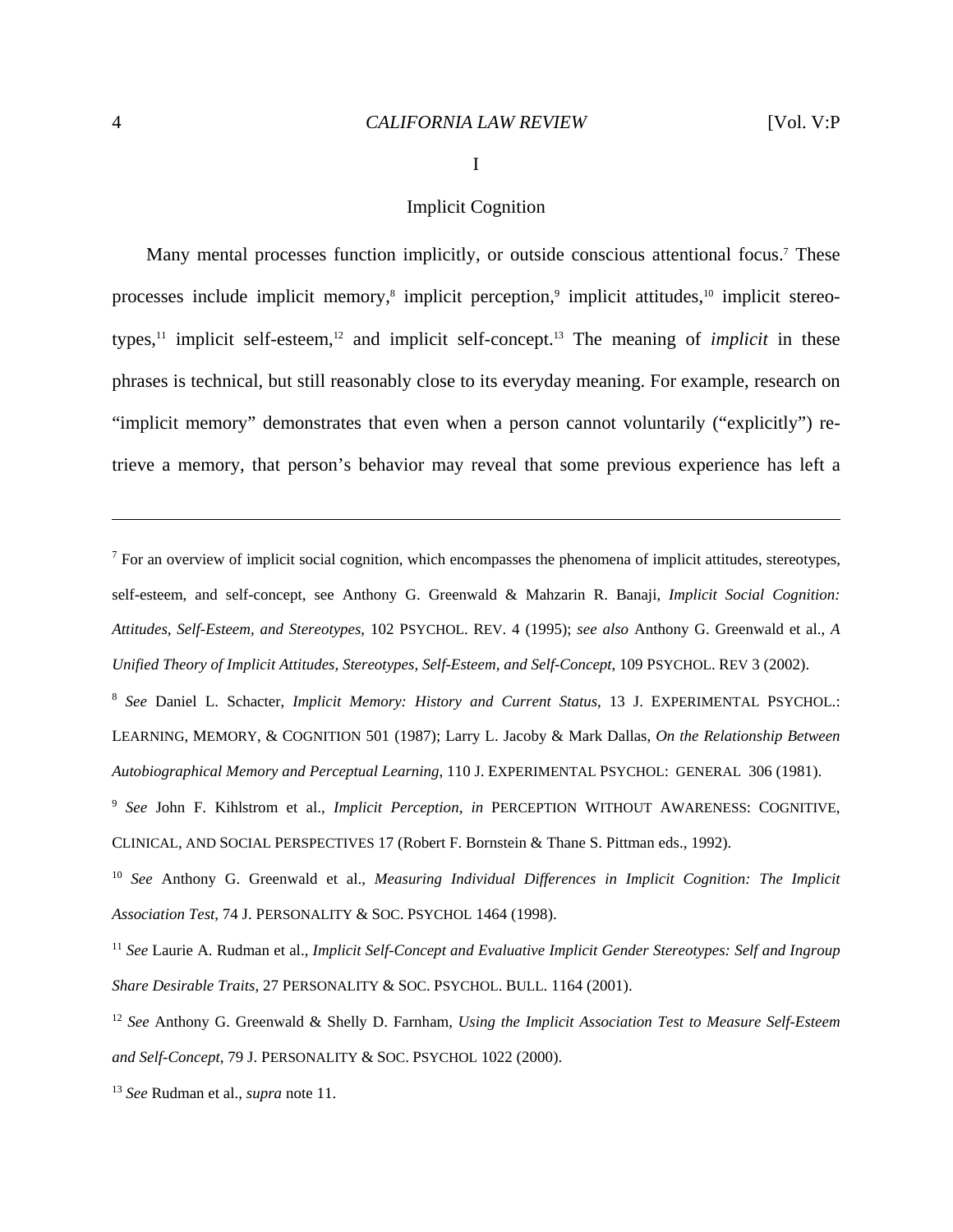1

memory record. In such situations, the memory is said to be expressed implicitly, and not explicitly, in the behavior. For example, on the first day of one implicit-memory experiment, $<sup>14</sup>$  subjects</sup> were asked to pronounce each of a long list of people's names. Some of these names were recognizably famous, while others were not. On Day 2, these same subjects judged whether each name on another long list was famous or not. Half of Day 2's non-famous names were repeated from Day 1. The result: On Day 2, more of the *repeated* non-famous names than the novel ones were judged famous. These "false fame" judgments comprise an implicit-memory effect. The names acquired some familiarity from Day 1's attended-but-not-studied pronunciation even though, by Day 2, the subject often did not consciously remember the initial exposure on Day 1. This perhaps vague feeling of familiarity for repeated names was sometimes misattributed to fame, leading to greater false judgments of fame for the repeated than the non-repeated names. Subjects presumably go through a mental process resembling the following: "This name seems familiar. Why is it familiar? Perhaps it's famous." For names that subjects explicitly remembered seeing and pronouncing on Day 1, subjects correctly understood why the name seemed familiar. Therefore they did not mistakenly attribute the familiarity to fame.

# II

# Implicit Attitudes and Implicit Stereotypes

 Implicit-memory research conducted in the 1980s led researchers to develop measures of other implicit mental phenomena. Two of these—*implicit attitudes* and *implicit stereotypes*—are especially relevant to bias and discrimination.

<sup>14</sup> *See* Larry L. Jacoby et al., *Becoming Famous Overnight: Limits on the Ability to Avoid Unconscious Influences of the Past*, 56 J. PERSONALITY & SOC. PSYCHOL. 326 (1989).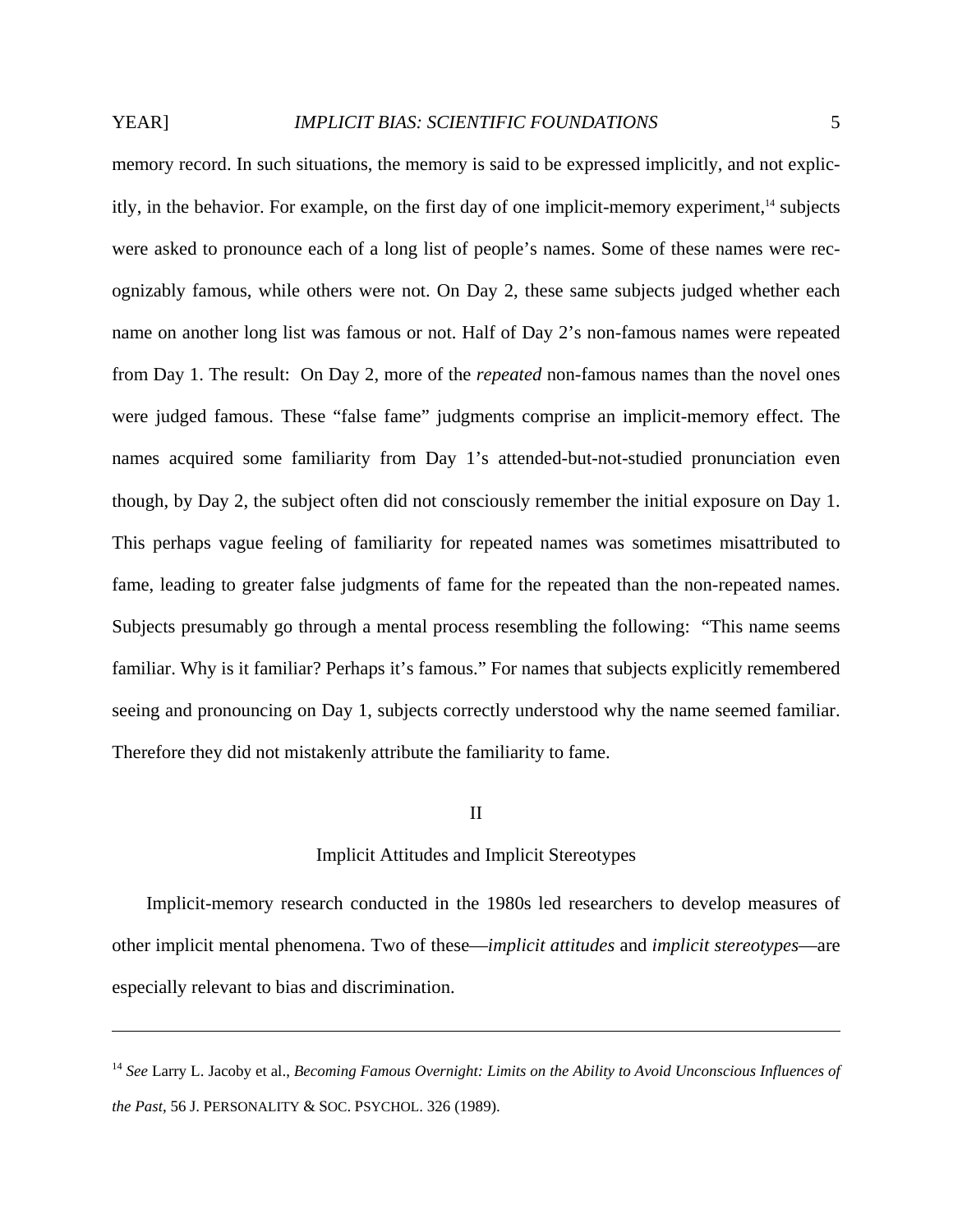# *A. Implicit Attitudes*

 Social psychologists define an *attitude* as an evaluative disposition—that is, the tendency to like or dislike, or to act favorably or unfavorably toward, someone or something. Explicit expressions of attitudes occur frequently, whenever we say we like or dislike someone or something. A statement that one likes a particular presidential candidate provides a ready example. Attitudes can also be expressed through favorable or unfavorable *action*, such as by voting for or against a particular presidential candidate. If the voter understands that the favorable vote results from favorable beliefs about the candidate, the vote is an *explicit attitude expression*.

 In other situations, a vote might function as an *implicit attitude indicator*—that is, an action that indicates favor or disfavor toward some object but is not understood by the actor as expressing that attitude.15 For example, a voter may vote for a particular candidate even though the voter knows nothing other than the candidate's name. One of the things that might influence a voter to vote for this candidate is that the candidate's name shares one or more initial letters with the voter's name. In such a case, the vote can be understood, at least in part, as an implicit expression of the voter's self-favorable attitude.16

 As an additional, hypothetical example, consider how people form impressions of a liked or disliked candidate's spouse, child, or sibling. Someone who knows nothing about the candidate's relative other than the relative's relation to the candidate may find that they like or dislike the

<sup>&</sup>lt;sup>15</sup> Greenwald and Banaji define implicit attitudes as "introspectively unidentified (or inaccurately identified) traces of past experience that mediate favorable or unfavorable feeling, thought, or action toward social objects." Greenwald & Banaji, *supra* note **Error! Bookmark not defined.**, at 8.

<sup>16</sup> *See id.* at 12.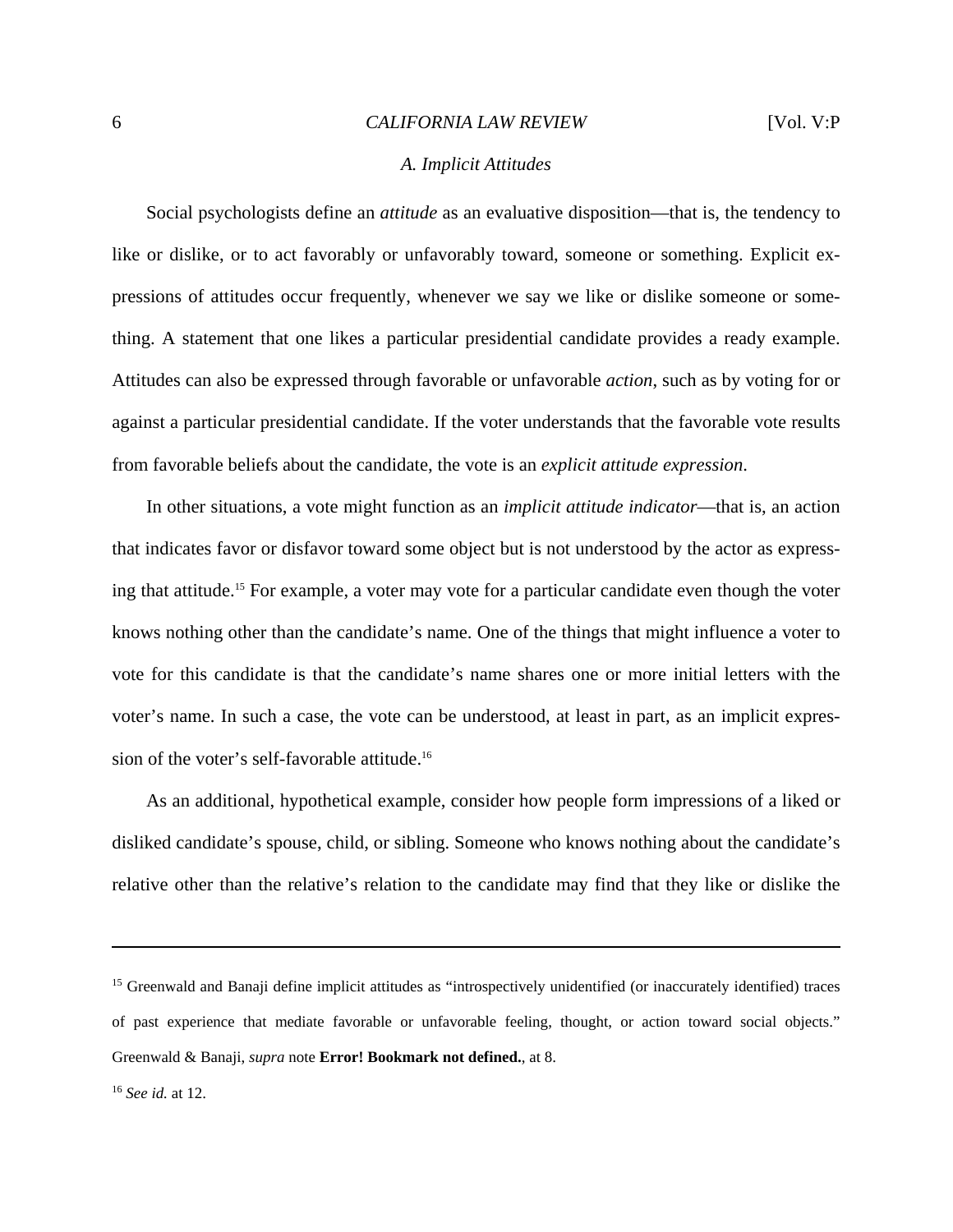relative. Not surprisingly, this attitude toward the relative is likely to match the attitude toward the candidate. Evaluation of the unknown relative may therefore be regarded as an *implicit indicator* of attitude toward the candidate. Here, the "implicit" designation indicates that the attitude expressed toward the candidate determined the attitude toward the relative, even though the liking or disliking for the relative may be experienced as an independent attitude.

 Implicit attitudes are of greatest interest when implicit and explicit attitudes toward the same object differ. These discrepancies are referred to as *dissociations* between implicit and explicit attitudes. Dissociations are commonly observed in attitudes toward stigmatized groups, including groups defined by race, age, ethnicity, disability, and sexual orientation. Researchers have used the Implicit Association Test (IAT), a procedure described below, to reveal such attitudinal dissociations.<sup>17</sup>

# *B. Implicit Stereotypes*

 A social *stereotype* is a mental association between a social group or category and a trait. The association may reflect a statistical reality, but it need not. If the association does reflect a statistical reality, members of the group will be more likely to display the trait than will members of other groups. A perfect or near-perfect correlation, which might be a *defining trait*—such as physical stamina for basketball players—is of little psychological interest and is often not even considered part of a stereotype. It is of greater psychological interest when the correlation be-

<sup>17</sup> *See* Wilhelm Hofmann et al., *A Meta-Analysis on the Correlation Between the Implicit Association Test and Explicit Self-Report Measures*, 31 PERSONALITY & SOC. PSYCHOL. BULL. 1369 (2005) (discussing factors that promote dissociation of implicit from explicit attitudes); Brian A. Nosek, *Moderators of the Relationship Between Implicit and Explicit Evaluation*, 134 J. EXPERIMENTAL PSYCHOL.: GENERAL 565 (2005).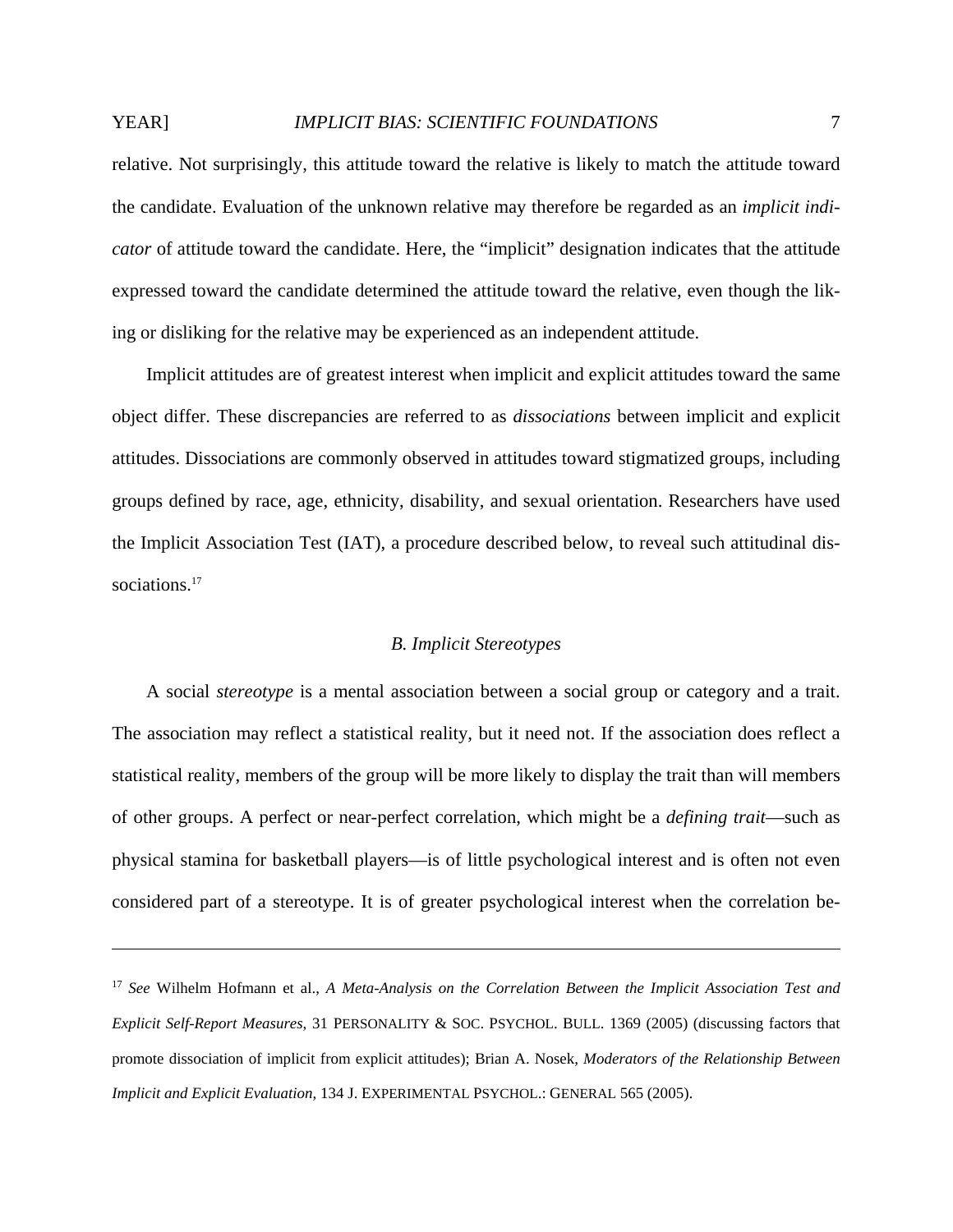tween group membership and trait expression is much less than perfect, but the trait nevertheless distinguishes members of one group from others. Suppose, hypothetically, that 10–15% of people over the age of 70 drive on highways at speeds noticeably below speed limits, but that only 5% of younger people drive this slowly. If these figures were accurate, they would reflect a genuine association between age and driving behavior. However, the stereotype would apply to only a small minority (10–15%) of elderly people. Nonetheless, it may come to serve as a default assumption—the assumption that *any* elderly person is likely to drive slowly.

 The first experimental demonstration of implicit stereotypes made use of the stereotype that associates male gender with fame-deserving achievement.18 In this experiment, which was based on Jacoby et al.'s false-fame implicit-memory effect described in Part I,19 Banaji and Greenwald found that the false-fame effect was substantial when the pronounced (i.e., attended-but-notstudied) names were male, but was noticeably weaker when the names were female. Banaji and Greenwald described this result as an implicit indicator of the stereotype that associates maleness with fame-deserving achievement.<sup>20</sup> Put more technically, an implicit stereotype of this kind can be defined as "the introspectively unidentified (or inaccurately identified) traces of past experience that mediate attributions of qualities to members of a social category."<sup>21</sup>

 Stereotypes can involve associations of either favorable or unfavorable traits with a group. Because the favorable–unfavorable distinction is also central to the concept of attitude, it is natu-

<u>.</u>

<sup>18</sup> *See* Mahzarin R. Banaji & Anthony G. Greenwald, *Implicit Gender Stereotyping in Judgments of Fame*, 68 J. PERSONALITY & SOC. PSYCHOL. 181 (1995).

<sup>19</sup> *See* Jacoby et al., *supra* note 14.

<sup>20</sup> Banaji & Greenwald, *supra* note 18, at 186-87.

<sup>21</sup> *See* Greenwald & Banaji, *supra* note **Error! Bookmark not defined.**, at 15.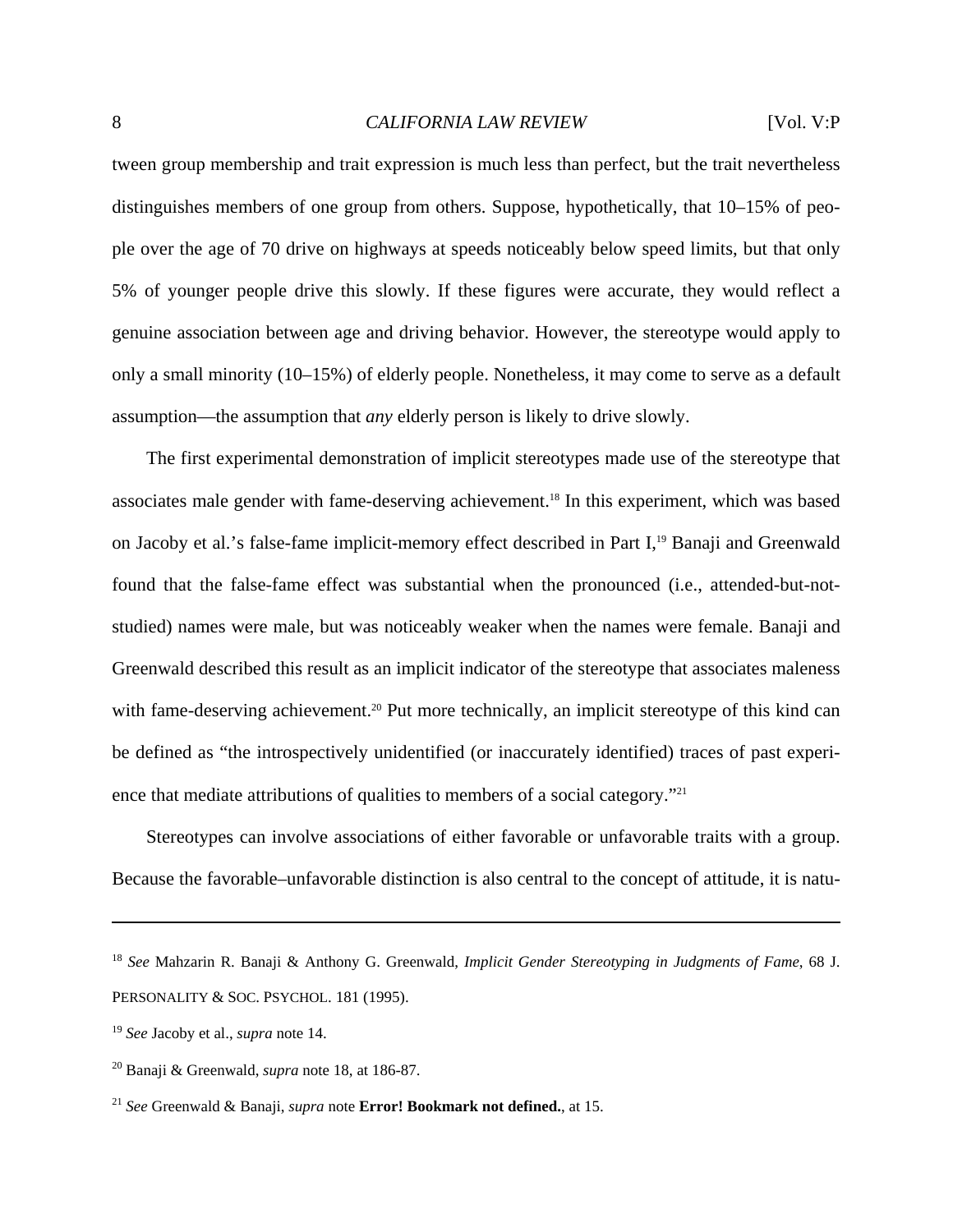ral to ask how stereotypes and attitudes differ. For stereotypes, the content of the ascribed trait, rather than its evaluative valence, is central. For attitudes, the opposite holds. For example, in the implicit-fame experiment, it was the *trait* of fame, rather than the *positivity* of fame, that defined the implicit-stereotype phenomenon.

# III

# Response Bias and Implicit Bias

 The term "bias," sometimes referred to as "response bias," denotes a displacement of people's responses along a continuum of possible judgments. Response bias need not indicate something unwise, inappropriate, or even inaccurate. For example, instructors may vary in their response bias in grading, such that some assign a relatively high grade to average student performance while others assign a lower grade to the same performance. Instructors who differ in response bias on the grading dimension may nevertheless be equally sensitive to differences among students. Consider an instructor who is biased to grade leniently and assigns grades exclusively between A (highest) and C (lowest). This instructor's grades may be perfectly correlated with those of a severe-grading instructor who limits grades to the B-to-D range. If these two instructors graded the same work, each of the lenient instructor's grades would be exactly one letter grade above those of the more severe instructor. Unless there are established standards that associate specific performances with specific grades, one could not accuse either instructor of being less "accurate" than the other.

 A more widely recognized form of bias does affect response accuracy and bears a pejorative connotation. Imagine a particular instructor who differentially assigns grades to two identically performing students when one student is male and the other is female, or when one is White and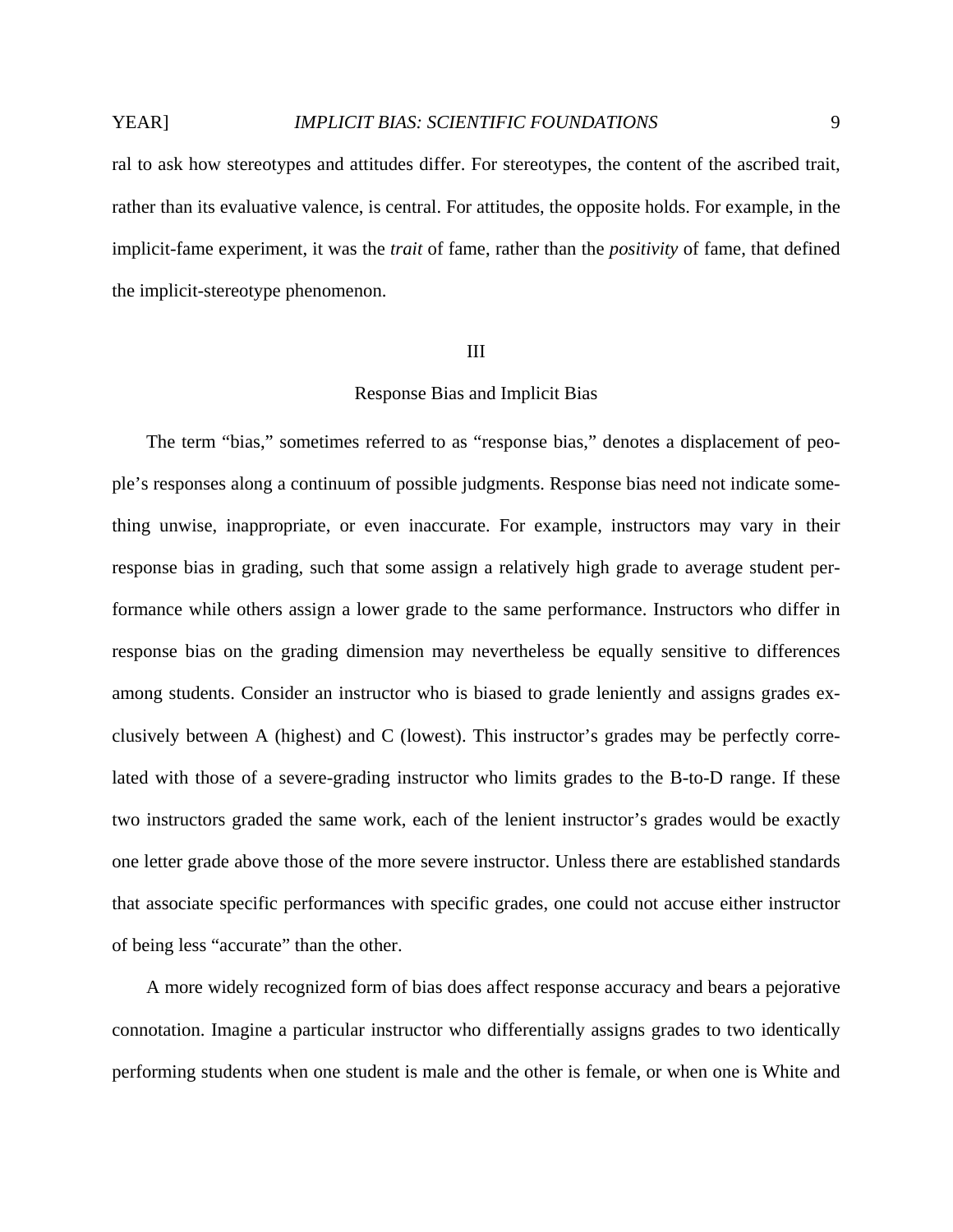the other is Black. In this case, the fairness and accuracy of judgments are both compromised. Attitudes and stereotypes are plausible causes of such discriminatory biases. If, among equally qualified job applicants, one favors members of one race over those of another, this plausibly reflects an attitudinal bias: one may have a more favorable attitude toward one race group than toward the other. If, among equally qualified renters, one assumes that members of one race will be more conscientious in paying rent than those of another, this may be a bias rooted in stereotype. If, among equally qualified candidates for a management position, men are considered preferable to women, it could be due to operation of a stereotype that treats leadership as a trait more frequently found among men than women. $22$ 

*Implicit biases* are discriminatory biases based on implicit attitudes or implicit stereotypes. Implicit biases are especially intriguing, and also especially problematic, because they can produce behavior that diverges from a person's avowed or endorsed beliefs or principles. The very existence of implicit bias poses a challenge to legal theory and practice, because discrimination doctrine is premised on the assumption that, barring insanity or mental incompetence, human actors are guided by their avowed (explicit) beliefs, attitudes, and intentions.23

1

 $22$  Discriminatory biases are plausibly stereotype-based when they oppose the bias that might be expected as an attitude effect. For example, gender biases that discriminate against women are plausibly stereotype-based, given that research has found that attitudes toward women are often more favorable than attitudes toward men. *See* Alice H. Eagly & Antonio Mladinic, *Gender Stereotypes and Attitudes Toward Women and Men*, 15 PERSONALITY & SOC. PSYCHOL. BULL. 543, 551-55 (1989).

<sup>23</sup> *See generally* Linda Hamilton Krieger & Susan T. Fiske, *Behavioral Realism in Employment Discrimination Law: Implicit Bias and Disparate Treatment,* 94 CALIF. L. REV. \_\_\_.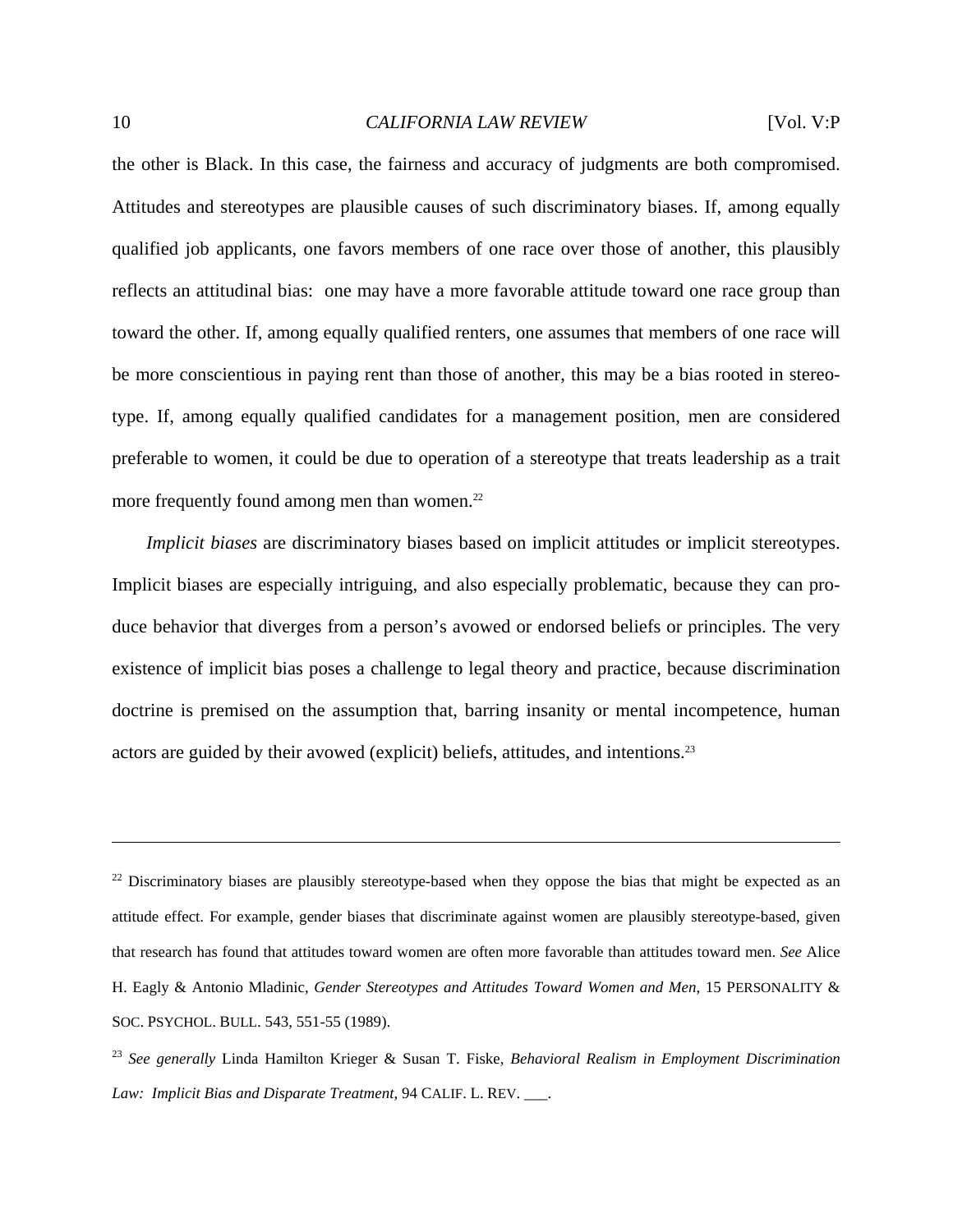# YEAR] *IMPLICIT BIAS: SCIENTIFIC FOUNDATIONS* 11

 Biases can be either favorable or unfavorable. *Ingroup bias* designates favoritism toward groups to which one belongs. There is a widespread intuition that it is often acceptable to be biased in favor of at least some of the groups to which one belongs. In this view, bias is a problem only when it is directed *against* some group. Thus it may be considered acceptable to be biased in favor of one's siblings, children, schoolmates, and friends.

 Interestingly, the intuition that biases in favor of one's smaller ingroups (such as family and friends) are acceptable typically does not extend to believing that biases favoring one's larger ingroups (one's race, sex, ethnicity, religion, or age group) are appropriate. Is there a boundary encompassing ingroups toward which favorable biases can be considered acceptable? The illegality of some kinds of biased behavior toward certain groups (regardless of one's membership)—such as those defined by race, sex, ethnicity, religion, and age—provides a nonpsychological boundary. Psychologically, the small size of some ingroups is no doubt significant because many people feel more obliged to help others when they are one of only a few people who can possibly be helpful, $^{24}$  as may often be the case for family members.

 Perhaps fortunately, the situations in which people wish to be biased in favor of their smaller, important ingroups—such as in providing care for their own children—are often those for which no question of possible discrimination against others arises. Nevertheless, a positive

<u>.</u>

<sup>24</sup> This psychological truth was demonstrated very clearly by Darley and Latané, who found that a solitary witness to a simulated epileptic seizure was considerably more likely to intervene than was one of a group of such witnesses. *See* John M. Darley & Bibb Latané, *Bystander Intervention in Emergencies: Diffusion of Responsibility*, 8 J. PERSONALITY & SOC. PSYCHOL. 377 (1968). The effect of being in a unique position to help is so strong that the presence of multiple bystanders can result in less likelihood of any help being given than when only a single bystander is present. *Id*.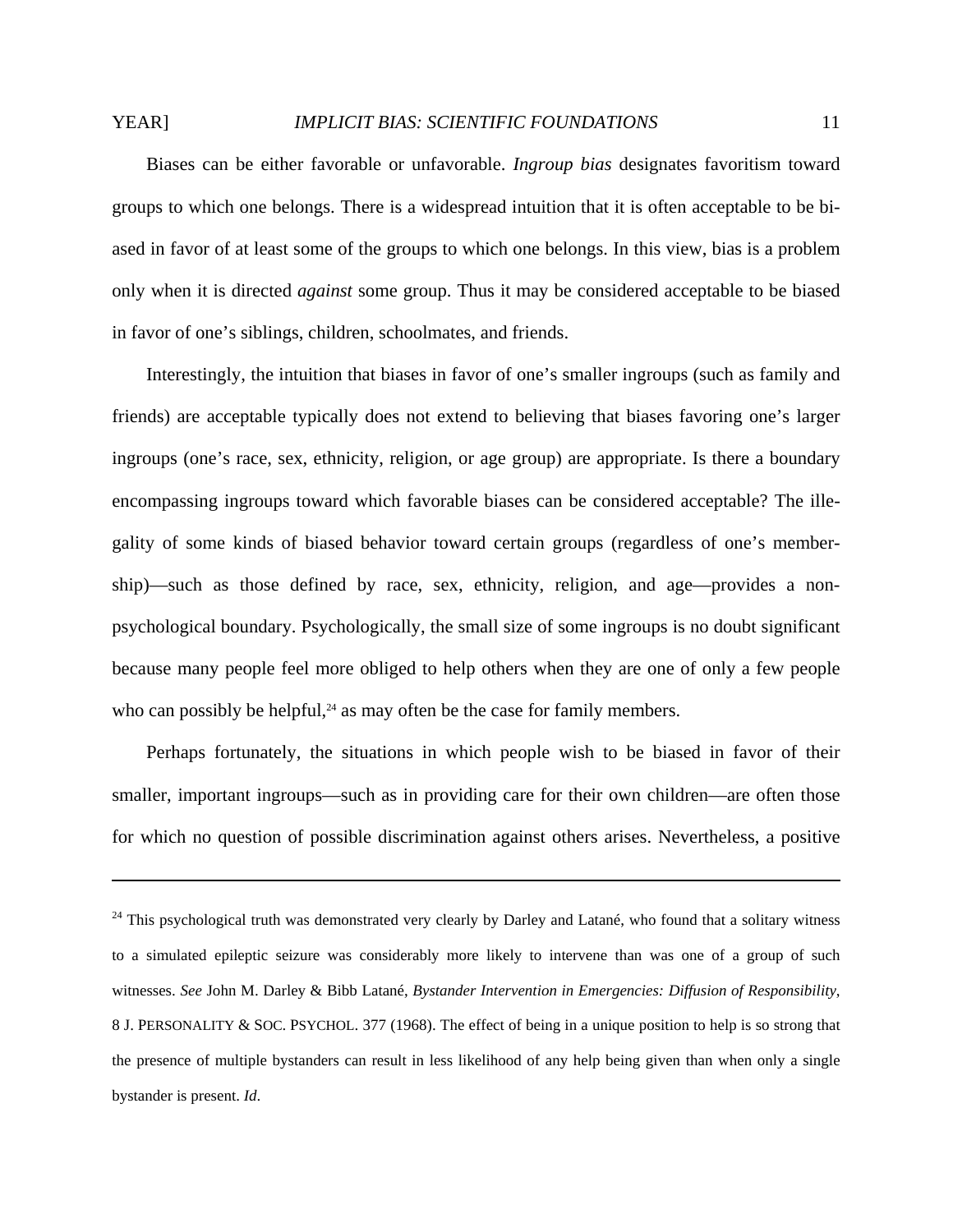attitude toward any ingroup necessarily implies a *relative* negativity toward a complementary outgroup. In some circumstances, this relative favoring of the ingroup puts members of other groups at a discriminatory disadvantage, as when one allows favoritism toward a family member or friend to influence a hiring, job assignment, rental, or admissions decision.

### IV

# The Implicit Association Test

 The recent development of the Implicit Association Test (IAT) has accelerated research on implicit bias. The IAT's general method can be adapted to measure a wide variety of the group– valence and group–trait associations that underlie attitudes and stereotypes. The IAT is an implicit measure because it infers group–valence and group–trait associations from performances that are influenced by those associations in a manner that is not discerned by respondents.25

 The most widely used IAT measure assesses implicit attitudes toward African Americans  $(AA)$  relative to European Americans  $(EA)^{26}$  In this "Race IAT," respondents first practice distinguishing AA from EA faces by responding to faces from one of these two categories with the

<sup>25</sup> The IAT was first reported by Greenwald, McGhee, and Schwartz in 1998. *See* Greenwald et al., *supra* note 10. Although other implicit measures have been developed and have been used extensively in research, *see* Russell H. Fazio & Michael A. Olson, *Implicit Measures in Social Cognition Research: Their Meaning and Use*, 54 ANN. REV. PSYCHOL. 297 (2003), the IAT that has been used most widely, and this Article focuses on it. The statement that respondents do not discern the influence of associations on their IAT performance is properly limited to respondents who have not become aware of the way in which the procedure assesses association strengths.

<sup>&</sup>lt;sup>26</sup> The Race IAT uses these formal race category labels, instead of —Black and White,—because the color-name labels carry associative connotations of good and bad that are unrelated to race, and these connotations might interfere with the measurement of race–valence associations.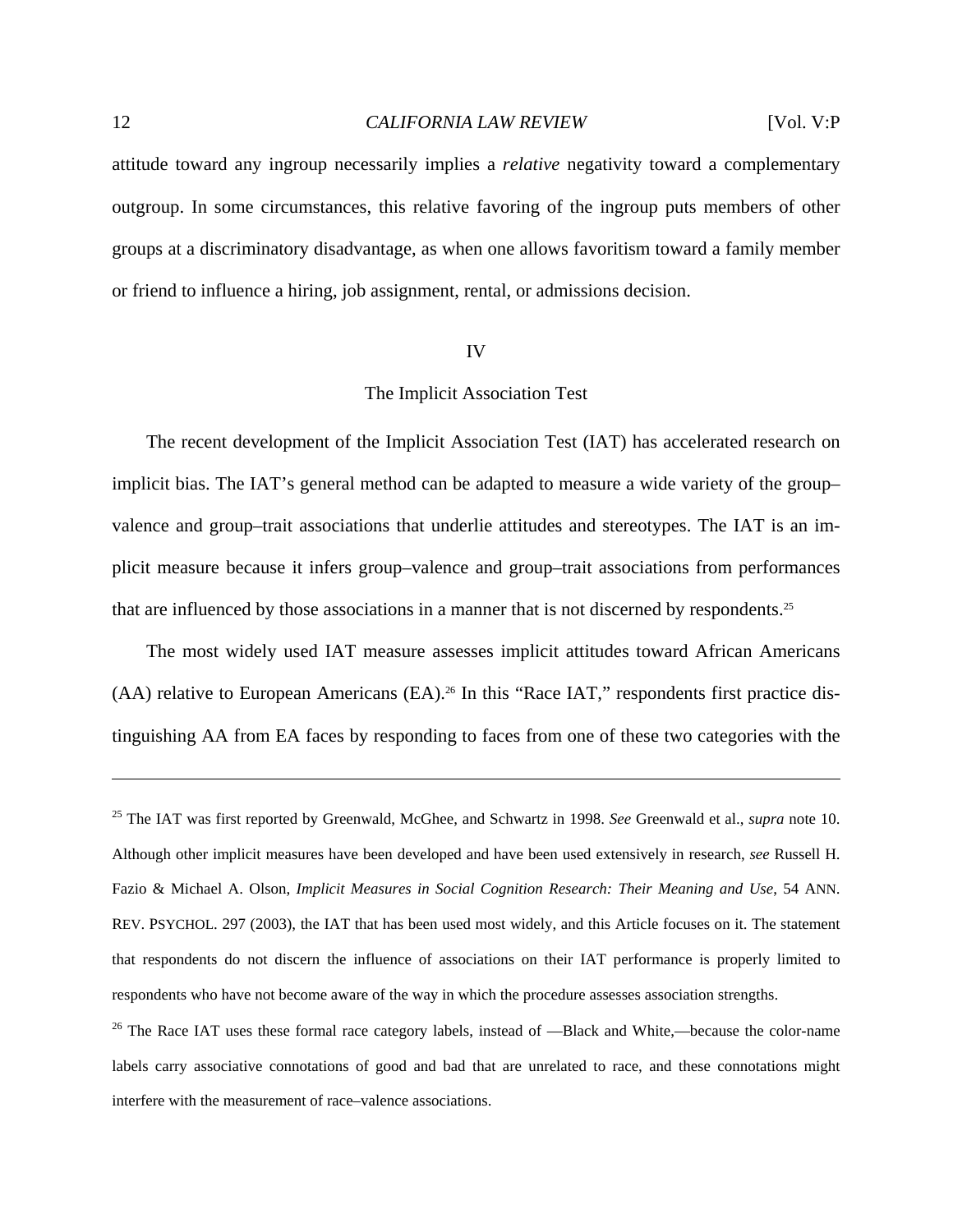press of a computer key on the left side of the keyboard and to those of the other category with a key on the right side of the keyboard. Respondents next practice distinguishing pleasant-meaning from unpleasant-meaning words in a similar manner. The next two tasks, given in a randomly determined order, use all four categories (AA faces, EA faces, pleasant-meaning words, and unpleasant-meaning words). In one of these two tasks, the IAT calls for one response (say, pressing a left-side key) when the respondent sees AA faces or pleasant words, whereas EA faces and unpleasant words call for the other response (right-side key). In the remaining task, EA faces share a response with pleasant words and AA faces with unpleasant words.27

 The implicit-attitude measure produced by this IAT is based on relative speeds of responding in the two four-category tasks. This measure allows an inference about attitudes (category– valence associations) because it is easier to give the same response to items from two categories when those two categories are cognitively associated with each other. For American respondents taking the Race IAT, response speeds are often faster when EA, rather than AA, is paired with pleasant words.28 This frequently observed pattern supports the interpretation that EA–pleasant is

 $27$  Various nonessential aspects of the IAT procedure, such as the hand assigned to the pleasant category and order of performing the two four-category tasks, are randomized or counterbalanced to avoid their systematically influencing findings.

<sup>28</sup> Brian A. Nosek et al., *Harvesting Implicit Group Attitudes and Beliefs from a Demonstration Web Site*, 6 GROUP DYNAMICS: THEORY, RESEARCH, AND PRACTICE 101, 105 (2002) (reporting findings from a dataset with  $N =$ 192,364).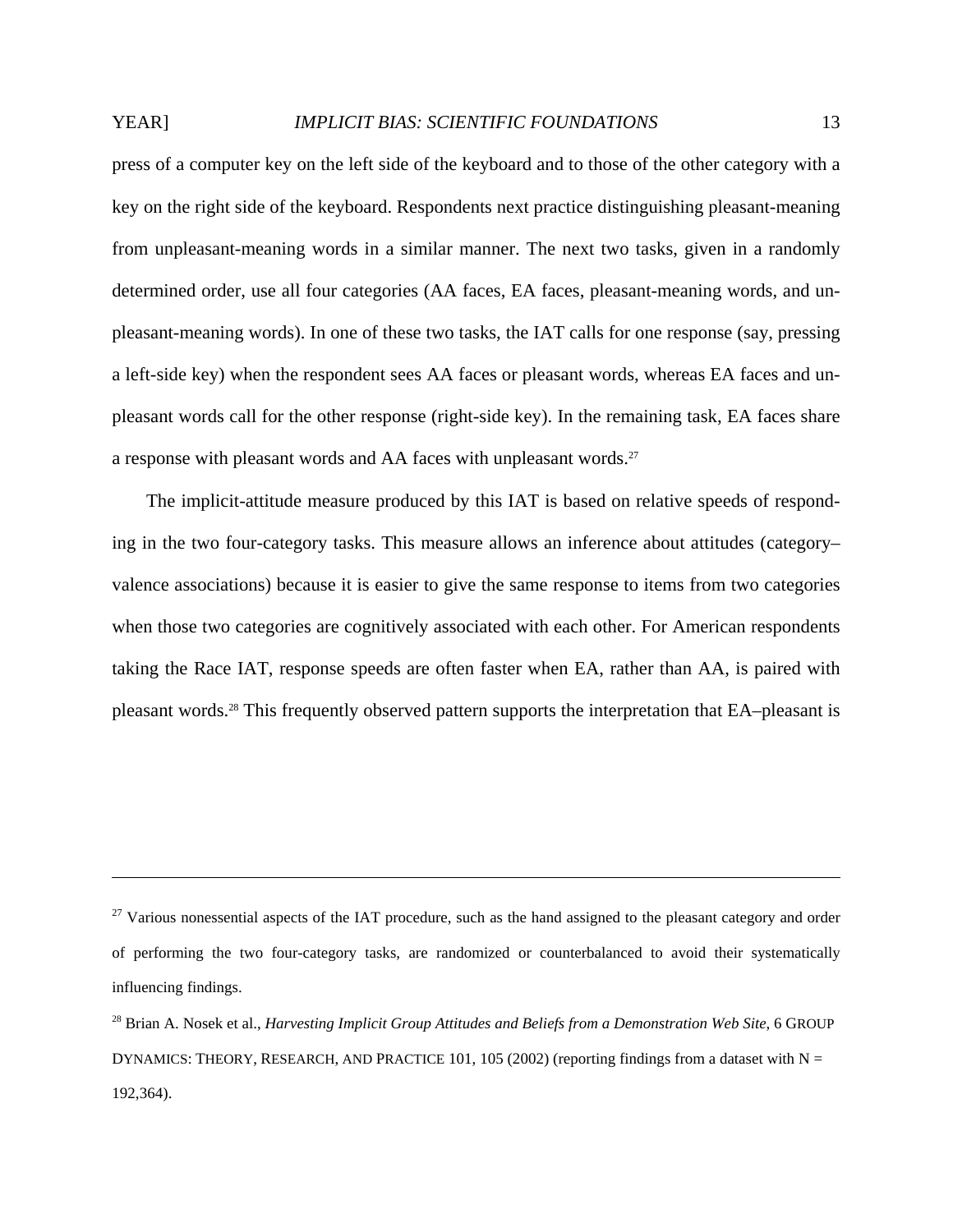a stronger association than AA–pleasant. Researchers have described this result as showing implicit attitudinal preference for EA relative to AA.29

 Research comparing IAT (implicit) measures with parallel survey-type self-report (explicit) measures has found systematic variations in the agreement between these two types of measures. There is substantially greater agreement between the two types of measures when implicit and explicit attitudes have been shaped by the same experiences, which is likely to be the case for attitudes toward consumer brands, sports teams, and political candidates.30 When implicit and explicit measures of attitudes or stereotypes disagree—for example, when a Race IAT shows preference for EA and a self-report measure shows impartiality—there is said to exist a dissociation between the two.

<sup>29</sup> Because each task involves two associations, the complete description of this inference about association strengths is that the combined strength of the EA–pleasant and AA–unpleasant associations is stronger than the combined strength the of AA–pleasant and EA–unpleasant associations. This association-strength interpretation of the IAT has been widely, although not universally, accepted. For a recent discussion of alternative interpretations, see Brian A. Nosek, Anthony G. Greenwald & Mahzarin R. Banaji, *The Implicit Association Test at Age 7: A Methodological and Conceptual Review*, *in* AUTOMATIC PROCESSES IN SOCIAL THINKING AND BEHAVIOR (John A. Bargh ed., forthcoming 2006). We consider one of these alternative interpretations—that the IAT measures cultural beliefs—in *infra* Part V.

<sup>30</sup> *See* Hofmann et al., *supra* note 17; Nosek, *supra* note 17; Anthony G. Greenwald et al., *Understanding and Using the Implicit Association Test: I. An Improved Scoring Algorithm*, 85 J. PERSONALITY & SOC. PSYCHOL. 197 (2003).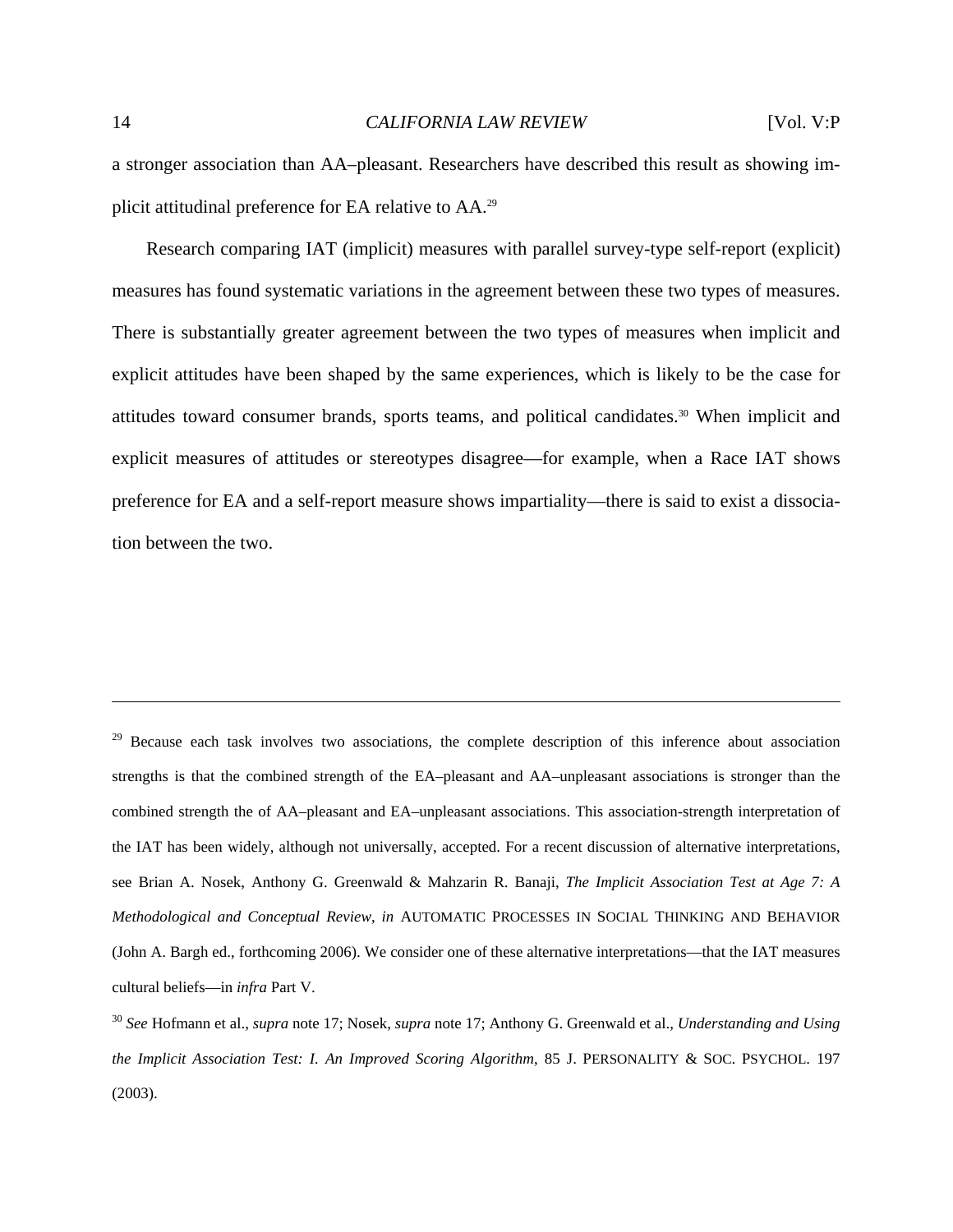V

# Predictive Validity of the IAT

 Researchers have extended the IAT into increasingly diverse domains, applying its general method to a wide variety of groups and social categories.<sup>31</sup> Perhaps because of the importance of attitude as a theoretical construct in psychology, more attention, thus far, has been given to investigating implicit attitudes than to investigating implicit stereotypes. In recognition of the importance of understanding relations between IAT measures and behavior, many studies that have used an IAT attitude measure have also included a measure of one or more social behaviors that are theoretically expected to be related to attitude or stereotype measures. The examined behaviors have ranged widely, including (as just a few examples) voting for political candidates, measures of warmth and discomfort in interracial interactions, and measures of brain activity when viewing images of members of a racial group. Analyses of the data then determine whether individual differences in implicit attitudes or stereotypes measured by the IAT correlate with (i.e., are predictive of) individual differences in behavior.

 A recent meta-analytic review by Poehlman, Uhlmann, Greenwald, and Banaji identified and summarized sixty-one such studies.<sup>32</sup> This review's method appraised the value of IAT measures by assessing the relevant body of research in the aggregate, rather than as isolated research findings. To do this, the researchers averaged the available correlational measures of relations between IAT measures and behaviors of interest within groups of studies that tested related

<sup>31</sup> *See* Nosek, *supra* note 17.

<sup>32</sup> *See* T. Andrew Poehlman et al., *Understanding and Using the Implicit Association Test: III. Meta-Analysis of Predictive Validity* (2005) (unpublished manuscript, on file with authors).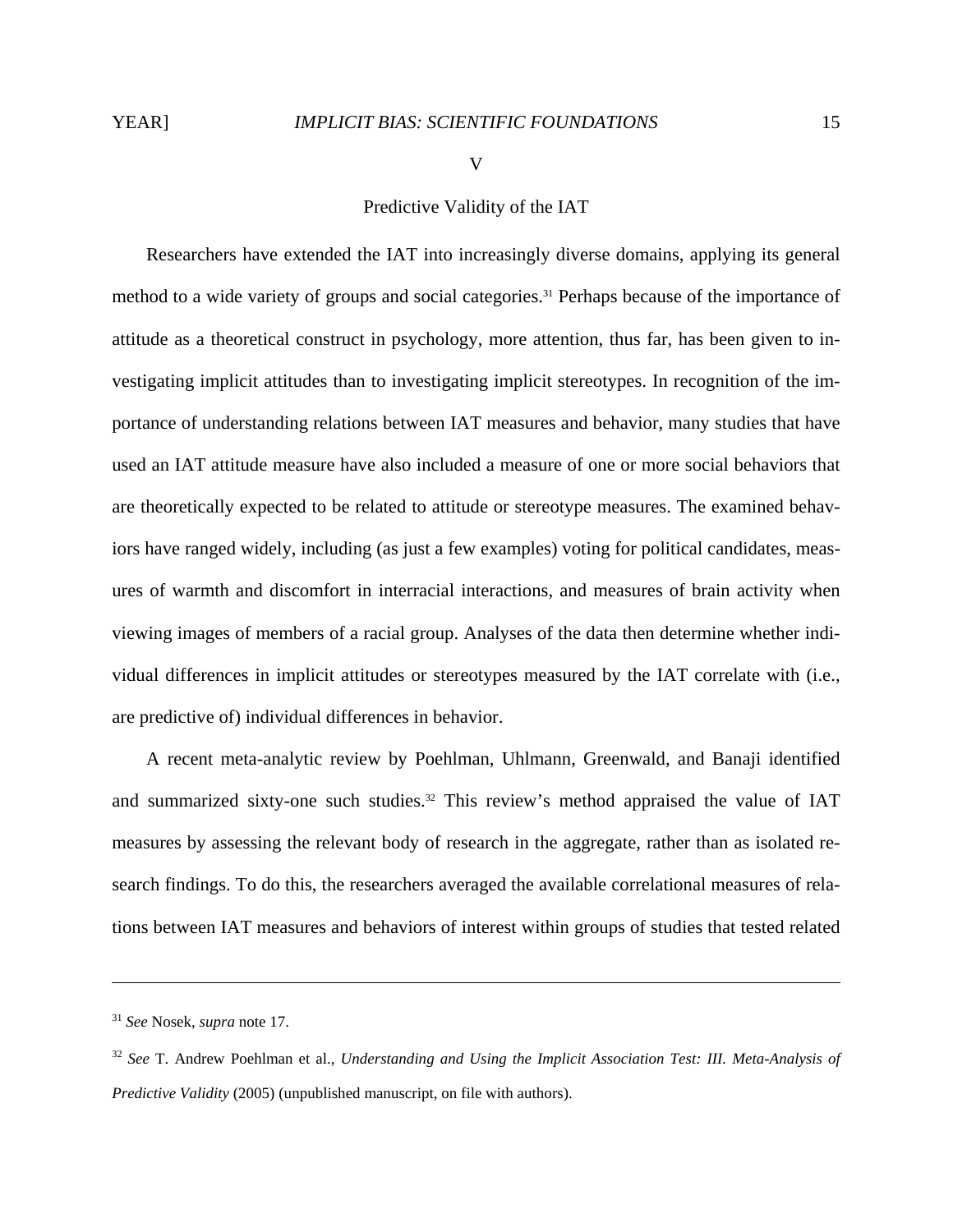hypotheses, as well as over the entire group of eighty-six independent findings from the sixtyone studies. For comparison, parallel analyses examined the aggregated correlations of the same behavioral measures with self-report (explicit) measures, which most of the studies had also obtained.

 Both the implicit (IAT) and the parallel explicit measures displayed *predictive validity*, meaning that both types of measures, on average, were significantly correlated with measures of behavior, as expected. To be clear, this does not mean that statistically significant correlations were found in all studies, but that averages of the correlational results of the collected similar tests clearly showed the expected relationships. Predictive validity was greater (meaning that the average correlation was larger) for self-report (explicit) measures than for IAT measures. However, within the critical group of studies that focused on prejudicial attitudes and stereotypes—in other words, within the studies of implicit bias—*predictive validity was significantly greater for the IAT measures*.

 Importantly, implicit measures of bias have relatively greater predictive validity than explicit measures in situations that are socially sensitive, like racial interactions, where impressionmanagement processes might inhibit people from expressing negative attitudes or unattractive stereotypes. Additionally, implicit measures have relatively greater validity in predicting spontaneous behaviors such as eye contact, seating distance, and other such actions that communicate social warmth or discomfort.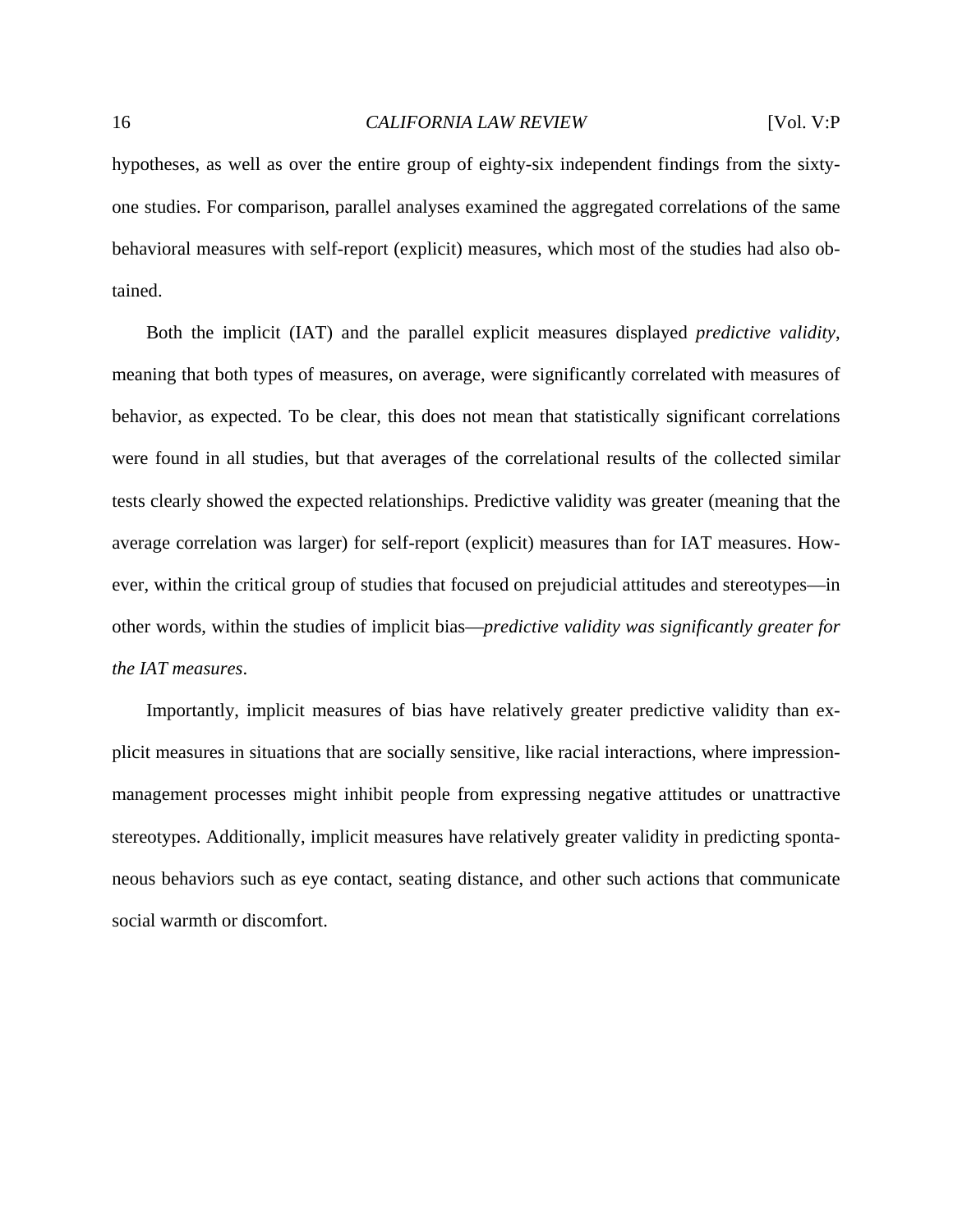$\overline{a}$ 

VI

# How Pervasive Is Implicit Bias?

 Since 1998, IAT measures of implicit attitudes have been available on the Internet for selfadministered demonstration use.<sup>33</sup> These Web-accessible demonstrations, which allow users to interactively experience the IAT, have accumulated sufficient data to allow researchers to draw conclusions about the pervasiveness of implicit and explicit biases.<sup>34</sup>

 Table 1 displays results for a dozen data sets, comparing the degree of favoritism toward advantaged versus disadvantaged groups revealed by implicit versus explicit measures. Two differences between the implicit and explicit measures are readily apparent in these data. First, the explicit measures generally show much greater evidence for attitudinal impartiality or neutrality. Averaged across the dozen topics, 42% of respondents expressed exact or near-exact neutrality on explicit measures. On the IAT measures, however, only 18% of respondents demonstrated sufficiently small implicit bias to be judged implicitly neutral. Second, the IAT measures consistently revealed greater bias in favor of the relatively advantaged group (averaging almost threequarters of respondents across all the topics) than did the explicit measures (for which an average of slightly over one-third of respondents showed bias favoring advantaged groups).

 Table 1 also shows a bias index, computed as the percentage of respondents showing favorability to the advantaged group minus the percentage showing favorability to the disadvan-

<sup>&</sup>lt;sup>33</sup> Interactive demonstrations of more than a dozen versions of the IAT are available at https://implicit.harvard.edu.

<sup>&</sup>lt;sup>34</sup> These demonstration tests were not set up to conduct research but were nevertheless obliged to record data to enable computations of results that were reported to web visitors. The accumulated data provided by the site's many visitors has proved to be a remarkably rich archive.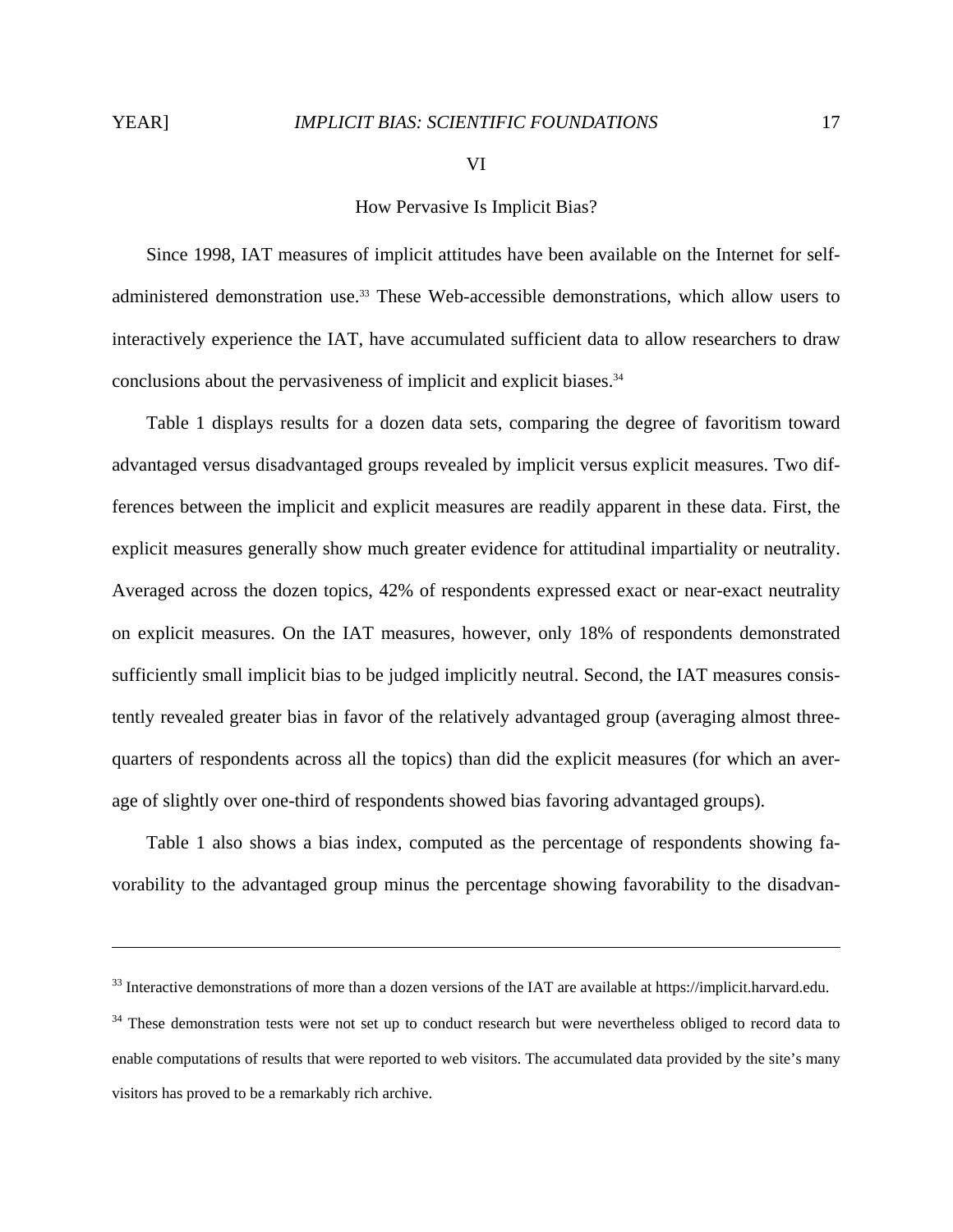taged group. Whereas this index averaged only 20% for explicit measures, it averaged the very large value of 64% for IAT measures. The broad generalization justified by the data in Table 1 is that implicit attitude measures reveal far more bias favoring advantaged groups than do explicit measures.

 It is important to note that these data came from voluntary visitors to the IAT website—a *self-selected* sample, which is different from a *representative* sample that can be obtained by selecting and recruiting respondents randomly from a defined population. As a result, the data in Table 1 cannot be interpreted as representing the attitude distribution of some specific population of interest, such as adult residents of the United States. Even so, the greater favoritism to advantaged groups found in IAT measures than in explicit measures would almost certainly be found with representative samples. Strong evidence for this assertion comes from examination of the Race IAT data for the wide-ranging demographic subgroups shown in Table 2.

 Table 2 shows that, with one notable exception, the percentage of respondents who display implicit race bias varies relatively little across groups categorized by varied age, sex, and educational attainment. African Americans constitute the *only* subgroup of respondents who do not show substantial implicit pro-EA race bias on the Race IAT. Approximately equal percentages of African Americans displayed implicit bias in the pro-AA and pro-EA directions. Significantly, among African Americans, IAT results showed considerably greater favoritism to the dominant European American group than did the results from self-report measures, which showed very strong favoritism toward African Americans. The results shown in Table 2 strongly suggest that *any* non–African American subgroup of the United States population will reveal high proportions of persons showing statistically noticeable implicit race bias in favor of EA relative to AA.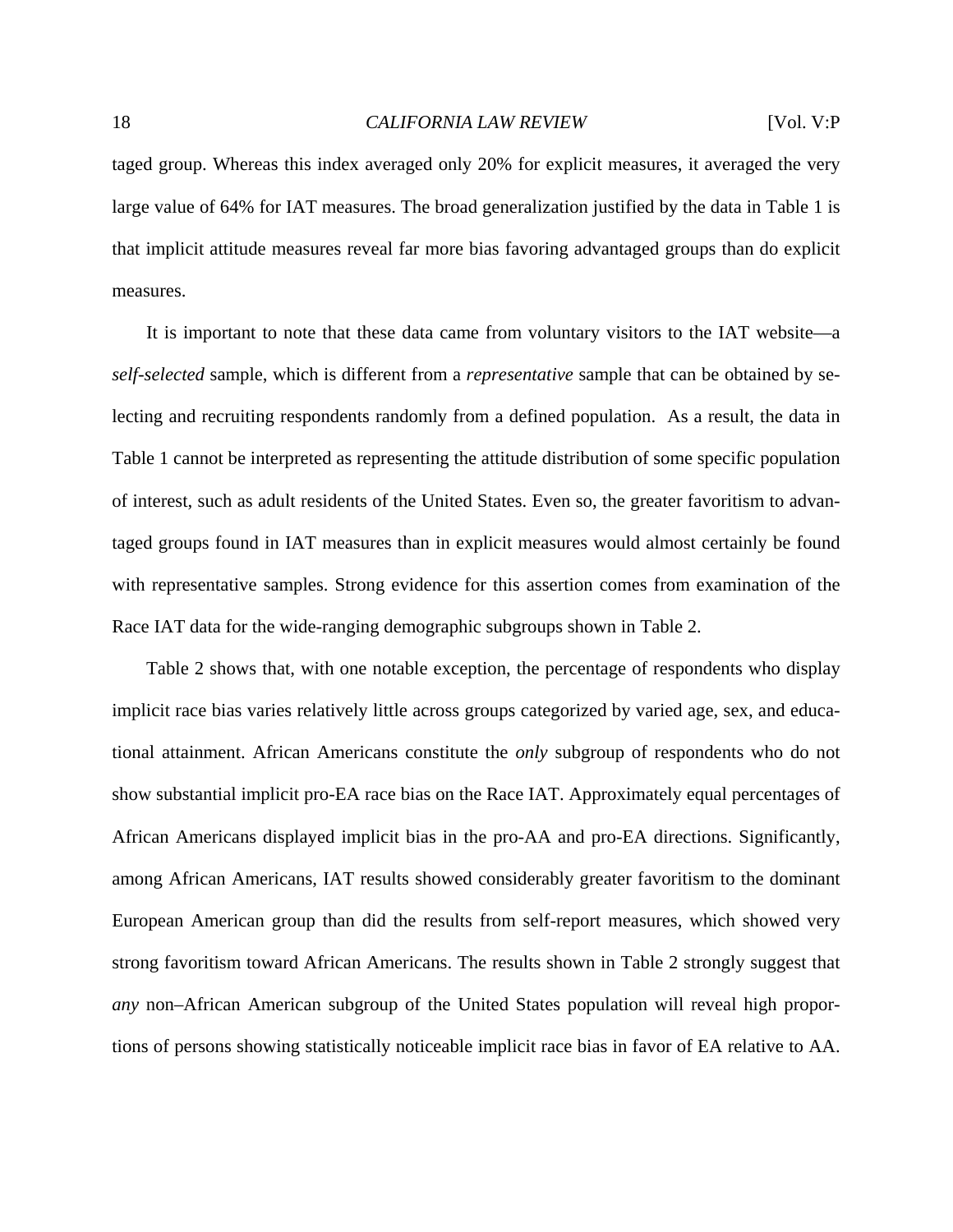| Table 1. Distributions of Responding on Self-report (Explicit) and IAT (Implicit) Measures |                 |       |                                                                                           |                   |                        |        |                |                   |             |       |  |
|--------------------------------------------------------------------------------------------|-----------------|-------|-------------------------------------------------------------------------------------------|-------------------|------------------------|--------|----------------|-------------------|-------------|-------|--|
| Disadvantaged                                                                              | advantaged      | N     | % biased toward disadvantaged (dis) and advan-<br>taged (adv) groups, and % neutral (neu) |                   |                        |        |                |                   |             |       |  |
| group                                                                                      | group           |       |                                                                                           |                   | Self-report (Explicit) |        | IAT (Implicit) |                   |             |       |  |
|                                                                                            |                 |       | dis                                                                                       | <b>Neu</b>        | adv                    | index  | dis            | neu               | adv         | index |  |
| <b>IAT Demonstration Web Site Tests</b>                                                    |                 |       |                                                                                           |                   |                        |        |                |                   |             |       |  |
| Afr. American                                                                              | Eur. American   | 22074 | 11.3%                                                                                     | 54.6%             | 34.0%                  | 23%    |                | 10.6% 24.1%       | 65.3%       | 55%   |  |
| Old                                                                                        | Young           | 11528 | 16.7%                                                                                     | 36.8% 46.6%       |                        | 30%    | 4.7%           |                   | 14.3% 81.1% | 76%   |  |
| <b>IAT Research Web Site Tests</b>                                                         |                 |       |                                                                                           |                   |                        |        |                |                   |             |       |  |
| Afr. American                                                                              | Eur. American   | 211   | 11.8%                                                                                     | 56.4%             | 31.9%                  | 20%    | 12.3%          |                   | 18.5% 69.2% | 57%   |  |
| Asians                                                                                     | Whites          | 211   | 16.4%                                                                                     | 56.9%             | 26.7%                  | 10%    |                | 11.3% 25.9% 62.8% |             | 51%   |  |
| Canadian                                                                                   | American        | 218   | 24.1%                                                                                     | 39.5%             | 36.4%                  | 12%    |                | 13.3% 21.7% 65.0% |             | 52%   |  |
| Foreign places                                                                             | American places | 178   | 20.9%                                                                                     | 36.6%             | 42.4%                  | 22%    | 9.6%           | 14.0%             | 76.4%       | 67%   |  |
| Gay people                                                                                 | Straight people | 217   |                                                                                           | 14.3% 45.7% 40.0% |                        | 26%    | 8.3%           |                   | 22.9% 68.8% | 60%   |  |
| <b>Muslims</b>                                                                             | Jews            | 144   |                                                                                           | 10.4% 49.3%       | 40.3%                  | 30%    |                | 11.1% 20.7% 68.2% |             | 57%   |  |
| Old people                                                                                 | Young people    | 236   | 27.4%                                                                                     | 39.2%             | 33.5%                  | 6%     | 5.5%           | 15.6%             | 78.9%       | 73%   |  |
| Poor                                                                                       | Rich            | 211   | 36.7%                                                                                     | 37.6% 25.7%       |                        | $-11%$ | 1.4%           | 4.3%              | 94.3%       | 93%   |  |
| Fat people                                                                                 | Thin people     | 239   | 13.4%                                                                                     | 42.4%             | 44.2%                  | 31%    |                | 13.1% 20.8%       | 66.1%       | 53%   |  |

 $\overline{\phantom{0}}$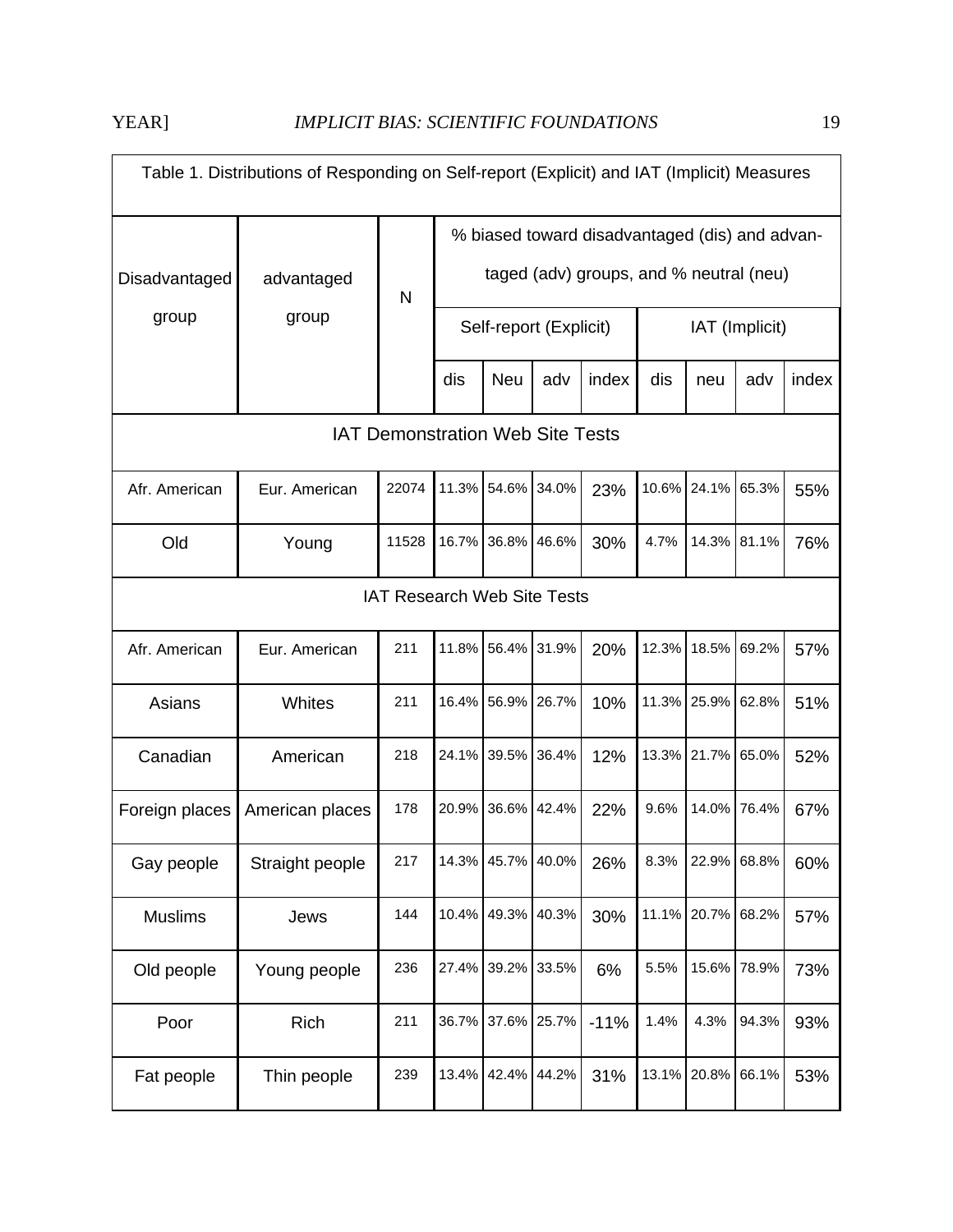| Japan                                                                                                       | <b>USA</b>                          | 263 |  |                   | 19.9% 19.9% 60.2% | 40%  |  | 6.2% 15.2% 78.7% |     | 73% |
|-------------------------------------------------------------------------------------------------------------|-------------------------------------|-----|--|-------------------|-------------------|------|--|------------------|-----|-----|
|                                                                                                             | AVERAGES (12 data sets, unweighted) |     |  | 19.5% 42.4% 38.1% | 20%               | 9.2% |  | 18.0% 72.8%      | 64% |     |
| The implicit data reported in this table were obtained from IAT measures (see Part IV) in which pleasant    |                                     |     |  |                   |                   |      |  |                  |     |     |
| and unpleasant words were classified together with the items representing the groups shown in the ta-       |                                     |     |  |                   |                   |      |  |                  |     |     |
| ble. The explicit data listed in this table were obtained from self-report measures of endorsed attitudes.  |                                     |     |  |                   |                   |      |  |                  |     |     |
| The "index" column reports a bias index for each topic, computed as the percentage favoring the advan-      |                                     |     |  |                   |                   |      |  |                  |     |     |
| taged group minus the percentage favoring the disadvantaged group. The higher the value of this index,      |                                     |     |  |                   |                   |      |  |                  |     |     |
| the more pervasive is the bias. The bias index's values for IAT measures revealed considerably higher       |                                     |     |  |                   |                   |      |  |                  |     |     |
| values than for the self-report measures, indicating that implicit bias is far more pervasive than explicit |                                     |     |  |                   |                   |      |  |                  |     |     |
| bias. The race and age data from the IAT demonstration website are previously unpublished. The data         |                                     |     |  |                   |                   |      |  |                  |     |     |
| from the IAT research website were reported by Nosek, supra note 17.                                        |                                     |     |  |                   |                   |      |  |                  |     |     |

| Table 2. Percentages Favoring European American (EA) Relative to African American (AA) on |       |                        |                  |       |       |                  |         |       |       |  |  |
|-------------------------------------------------------------------------------------------|-------|------------------------|------------------|-------|-------|------------------|---------|-------|-------|--|--|
| Self-report (Explicit) and IAT (Implicit) Measures                                        |       |                        |                  |       |       |                  |         |       |       |  |  |
|                                                                                           | N     | Self-report (Explicit) |                  |       |       | IAT (Implicit)   |         |       |       |  |  |
| Subcategories                                                                             |       |                        | Percent favoring |       |       | Percent favoring |         |       |       |  |  |
|                                                                                           |       | AA                     | neither          | EA    | Index | AA               | neither | EA    | Index |  |  |
| <b>Education Level</b>                                                                    |       |                        |                  |       |       |                  |         |       |       |  |  |
| thru high school grad                                                                     | 3869  | 9.9%                   | 57.9%            | 32.2% | 22%   | 9.8%             | 26.2%   | 64.0% | 54%   |  |  |
| at least some college                                                                     | 13028 | 11.3%                  | 54.1%            | 34.6% | 23%   | 10.2%            | 23.2%   | 66.6% | 56%   |  |  |
| at least some grad school                                                                 | 3829  | 12.5%                  | 53.5%            | 34.0% | 21%   | 12.4%            | 24.8%   | 62.9% | 50%   |  |  |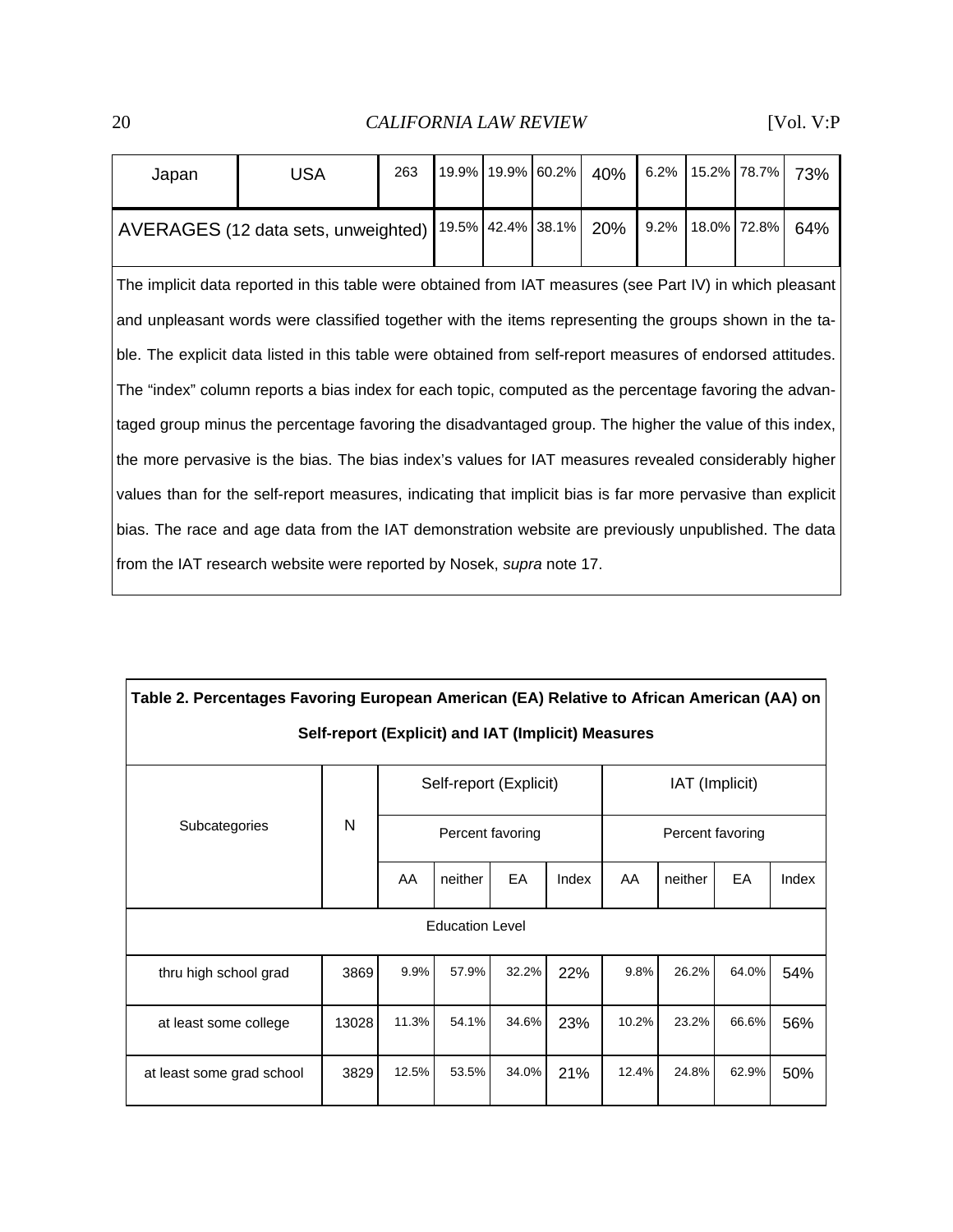| Race and Ethnicity                                                                                      |       |       |       |       |        |       |       |       |       |  |  |
|---------------------------------------------------------------------------------------------------------|-------|-------|-------|-------|--------|-------|-------|-------|-------|--|--|
| Black (incl. multiracial)                                                                               | 2277  | 58.9% | 36.2% | 4.8%  | $-54%$ | 34.1% | 33.6% | 32.4% | $-2%$ |  |  |
| Hispanic (not Black)                                                                                    | 1204  | 15.0% | 59.7% | 25.3% | 10%    | 10.2% | 29.2% | 60.5% | 50%   |  |  |
| Asian & Pacific Islander                                                                                | 1080  | 9.6%  | 57.5% | 32.9% | 23%    | 7.7%  | 24.8% | 67.5% | 60%   |  |  |
| White                                                                                                   | 14805 | 3.4%  | 56.0% | 40.7% | 37%    | 6.8%  | 21.7% | 71.5% | 65%   |  |  |
| Age                                                                                                     |       |       |       |       |        |       |       |       |       |  |  |
| under 25                                                                                                | 13823 | 9.7%  | 55.7% | 34.5% | 25%    | 9.4%  | 23.7% | 66.9% | 58%   |  |  |
| 25-44                                                                                                   | 5403  | 14.9% | 53.9% | 31.2% | 16%    | 12.8% | 24.4% | 62.8% | 50%   |  |  |
| 45 and older                                                                                            | 1743  | 12.3% | 47.1% | 40.6% | 28%    | 12.6% | 25.6% | 61.8% | 49%   |  |  |
| Sex                                                                                                     |       |       |       |       |        |       |       |       |       |  |  |
| Female                                                                                                  | 13060 | 12.3% | 57.8% | 29.8% | 17%    | 11.4% | 25.2% | 63.4% | 52%   |  |  |
| Male                                                                                                    | 7971  | 9.6%  | 49.4% | 41.0% | 31%    | 9.2%  | 22.2% | 68.6% | 59%   |  |  |
| Political Ideology                                                                                      |       |       |       |       |        |       |       |       |       |  |  |
| Conservative                                                                                            | 3053  | 4.8%  | 44.0% | 51.2% | 46%    | 6.5%  | 19.9% | 73.6% | 67%   |  |  |
| Middle                                                                                                  | 10612 | 11.0% | 54.0% | 35.0% | 24%    | 10.3% | 23.8% | 65.9% | 56%   |  |  |
| Liberal                                                                                                 | 6427  | 14.8% | 59.9% | 25.3% | 11%    | 12.9% | 26.0% | 61.1% | 48%   |  |  |
| The finding of high levels of the bias index for all demographic subgroups other than Black (i.e., Af-  |       |       |       |       |        |       |       |       |       |  |  |
| rican American) indicates the pervasiveness of pro-EA bias. Even though the bias index was lower        |       |       |       |       |        |       |       |       |       |  |  |
| in groups of Hispanics and political liberals than in other groups, it was still quite high among those |       |       |       |       |        |       |       |       |       |  |  |
| groups.                                                                                                 |       |       |       |       |        |       |       |       |       |  |  |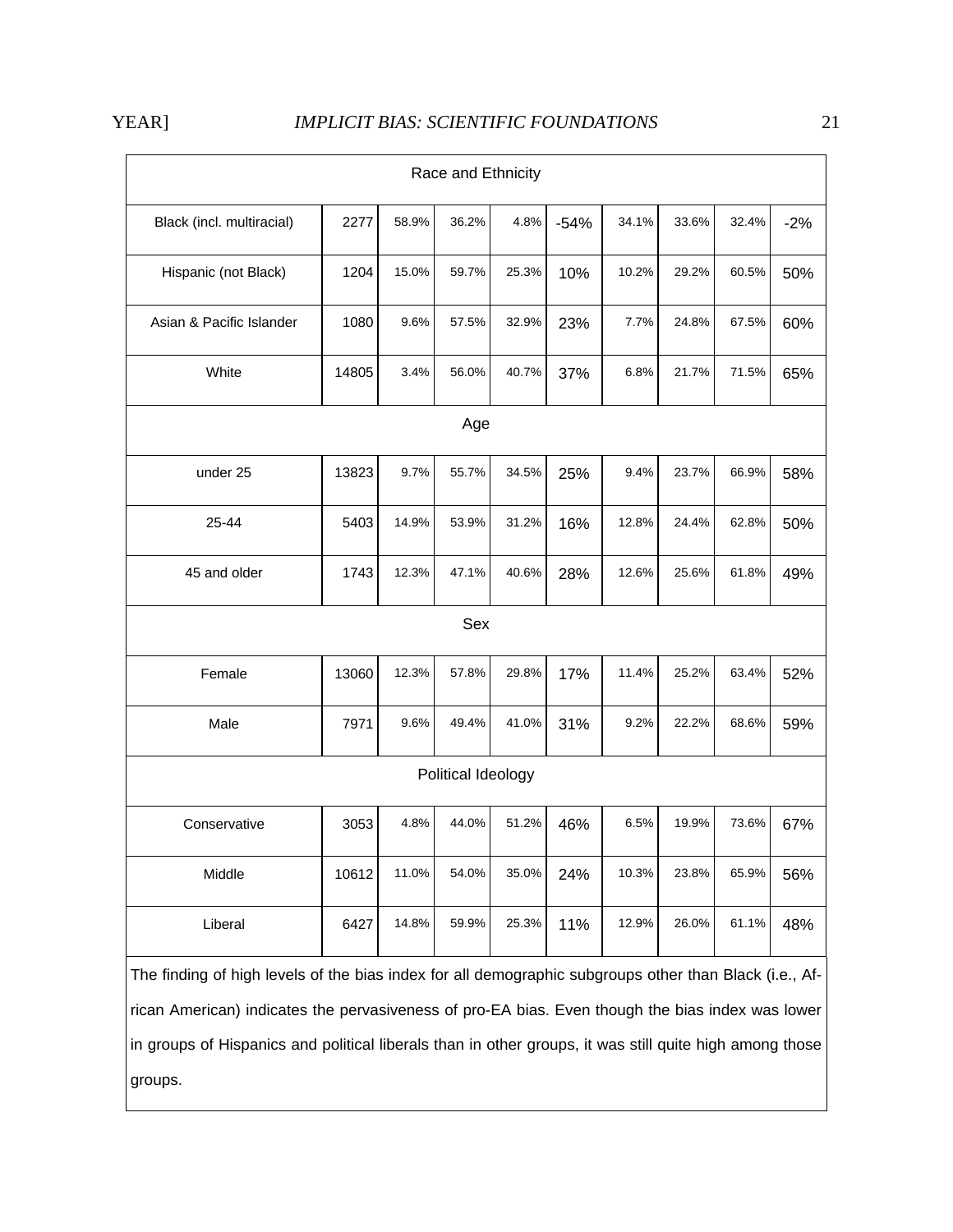#### VII

#### Why is implicit bias so pervasive?

 This question can be divided into three parts: First, how are implicit attitudes and stereotypes acquired? Second, what mental representations underlie implicit attitudes and stereotypes? Third, do the representations underlying implicit attitudes and stereotypes differ from those underlying explicit attitudes and stereotypes? Answers to these questions could explain both the weak relations observed between IAT and explicit measures and the substantially greater bias apparent in implicit attitudes than in explicit ones. It may be several years before thorough research-based answers to these questions are available. These answers will require, in part, research that examines the formation of implicit attitudes and stereotypes in young children. To be used with preschool children, the IAT needs modifications, the most substantial of which is to replace printed-word stimulus items either with pictures or with spoken words.<sup>35</sup>

 In a recent review article, Rudman wrote, "The hypothesized causal influences on attitudes include early (even preverbal) experiences, affective experiences, cultural biases, and cognitive consistency principles. Each may influence implicit attitudes more than explicit attitudes, underscoring their conceptual distinction."<sup>36</sup> Rudman's proposal that early experiences and affective experiences may be reflected more in implicit attitudes than in explicit attitudes may explain why implicit attitudes generally reveal more bias, as Tables 1 and 2 show. As Rudman also

<sup>&</sup>lt;sup>35</sup> Research with IAT procedures that have been adapted for use with preschool children is being actively pursued in the laboratories of Mahzarin R. Banaji and Andrew L. Meltzoff.

<sup>36</sup> Laurie A. Rudman, *Sources of Implicit Attitudes*, 13 CURRENT DIRECTIONS IN PSYCHOL. SCI. 79, 79 (2004).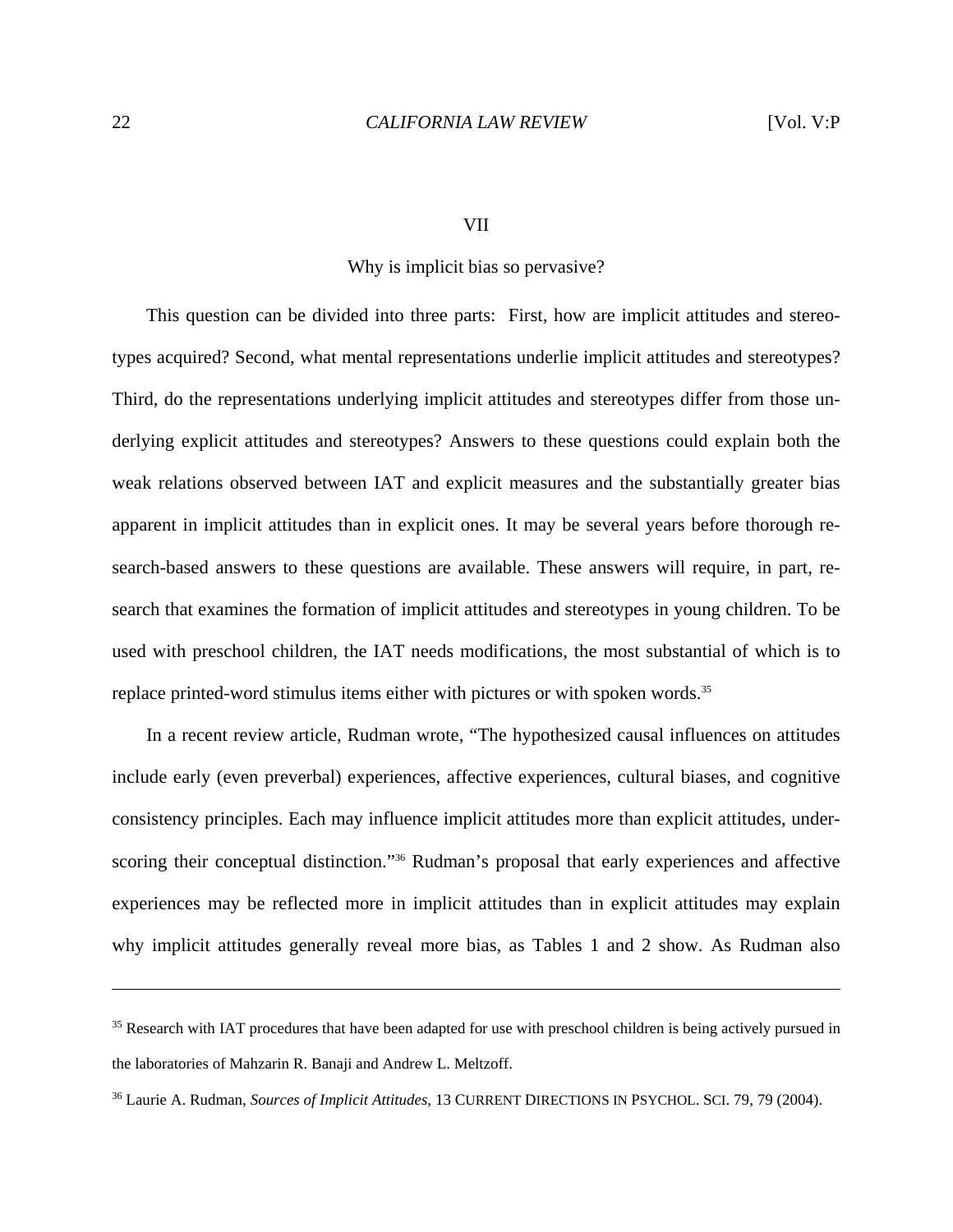noted, influences of cultural factors on the IAT can also explain why people often display implicit attitudes that appear more concordant with their general cultural milieu than with the experiences of their individual upbringing.<sup>37</sup> As an example, African Americans' implicit racial attitudes, rather than showing strong ingroup favoritism, are (on average) remarkably close to indicating racial neutrality.38 This can be seen in Table 2, which also shows that this pattern for African Americans' implicit attitudes contrasts sharply with their explicit racial attitudes, which are strongly polarized in the ingroup-favorable (pro-AA) direction. This could indicate that African Americans' implicit racial attitudes show an influence of the United States's pro-European-American culture. There is no evidence of this influence on African Americans' explicit attitude responses. The observation of approximate racial neutrality of African Americans' implicit attitudes is especially impressive because it is a blatant exception to the general pattern of implicit attitudes that reveal more bias than explicit attitudes.

 If implicit attitude and stereotype measures are indicators of the social-cognitive content of one's broad cultural environment, then Table 1's data indicate that (for as-yet-unclear reasons) explicit measures of attitudes and stereotypes do not reflect the social-cognitive content of the culture of those who provide the measures. If true, this conclusion would certainly provide a discouraging assessment of the value of explicit measures, and it provides a perspective on one of the most reasonable and plausible critiques that has been offered of the IAT. The essence of this

1

<sup>37</sup> *Id.* at 80.

<sup>38</sup> *See* Gary Blasi & John T. Jost, *System Justification Theory and Research: Implications for Law, Legal Advocacy, and Social Justice*, 94 CALIF. LAW REV. \_\_\_ (42-43 in manuscript) (2006) (discussing this and related observations).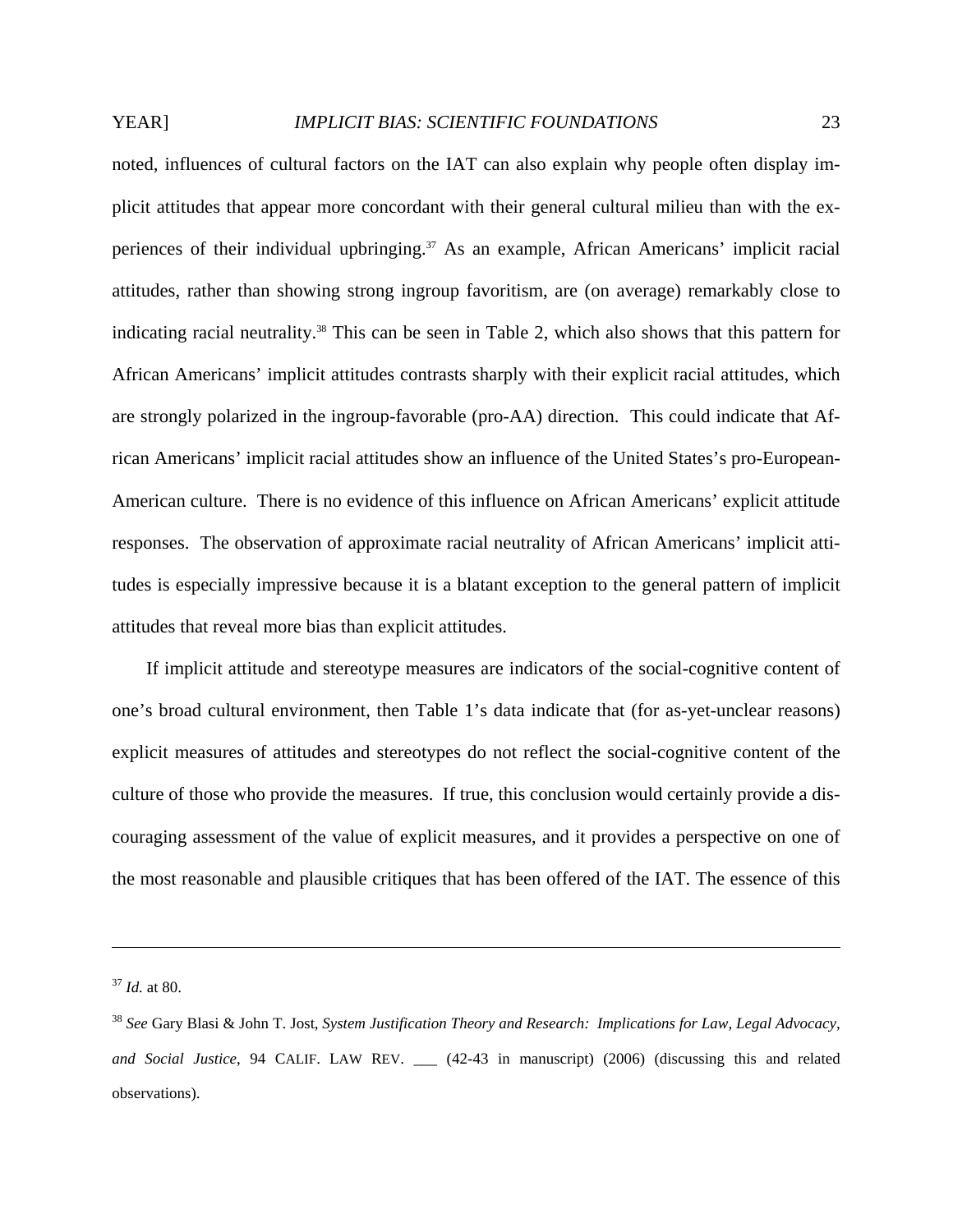critique is that IAT measures should be interpreted as indicating modal beliefs or attitudes that respondents understand to be generally endorsed by others (that is, *cultural beliefs*).39

 The view that the IAT provides a measure of one's understanding of cultural beliefs external to oneself implies that individual differences in IAT measures are indictors merely of differences in the clarity with which those external, cultural beliefs are perceived. If that were the case, then IAT measures should have no more relation to interesting forms of social behavior than would differences among people in their clarity of their other perceptions, such as their perceptions of symbols on an eye chart. Contradicting this expectation, however, meta-analytic evidence for the predictive validity of IAT measures indicates that IAT measures successfully predict a variety of types of social behavior.40 Failure to explain this predictive validity of the IAT constitutes a notable weakness of the cultural-beliefs interpretation of IAT measures.<sup>41</sup>

<sup>39</sup> Olson and Fazio describe cultural beliefs as "extrapersonal associations." Michael A. Olson & Russell H. Fazio, *Reducing the Influence of Extrapersonal Associations on the Implicit Association Test: Personalizing the IAT*, 86 J. PERSONALITY & SOC. PSYCHOL. 653, 653 (2004). Karpinski and Hilton call such beliefs "environmental association[s]." Andrew Karpinski & James L. Hilton, *Attitudes and the Implicit Association Test*, 81 J. PERSONALITY & SOC. PSYCHOL. 774, 775 (2001). And Arkes and Tetlock refer to them as "[s]hared cultural knowledge." Hal R. Arkes & Philip E. Tetlock, *Attributions of Implicit Prejudice, or "Would Jesse Jackson 'Fail' the Implicit Association Test?"*, 15 PSYCHOL. INQUIRY 257, 275 (2004).

<sup>40</sup> *See* Poehlman et al., *supra* note 32; *see also supra* Part V.

 $41$  Those who regard the IAT as reflecting cultural beliefs rather than implicit attitudes face an additional challenge. Their views include these two propositions: (a) the IAT reflects cultural beliefs and (b) the IAT assesses something different from what explicit measures assess. It follows logically from these two propositions that (c) explicit measures do not measure cultural beliefs. Another belief endorsed by many, including those who advocate the cultural-beliefs critique of the IAT, is that (d) explicit measures assess views that respondents avow or endorse.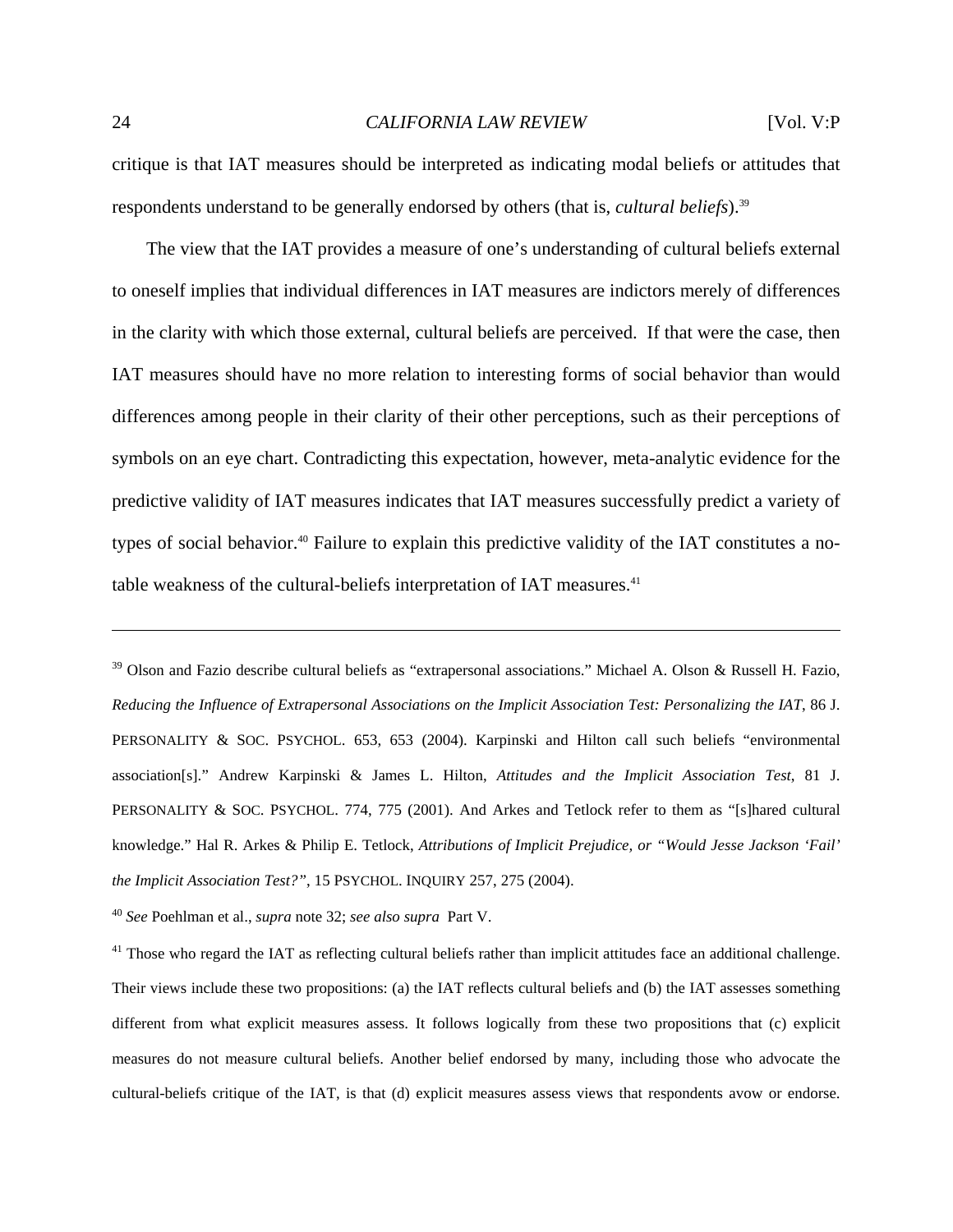$\overline{a}$ 

# Do Implicit Biases Produce Discriminatory Behavior?

 As Parts V and VII described, evidence that implicit attitudes produce discriminatory behavior is already substantial<sup>42</sup> and will continue to accumulate. The dominant interpretation of this evidence is that implicit attitudinal biases are especially important in influencing nondeliberate or spontaneous discriminatory behaviors.

A study by McConnell and Leibold,<sup>43</sup> which was one of the first experimental investigations to relate an IAT race attitude measure to discriminatory behavior, provides a good illustration. In this study, the behavior of White undergraduate students was videotaped while they were being interviewed separately by White and Black experimenters.<sup>44</sup> These subjects also completed a race attitude IAT measure. Subjects whose Race IAT scores indicated strong implicit preference for White relative to Black hesitated less and made fewer speech errors when speaking to the White experimenter than to the Black experimenter. They also spoke more to and smiled more at the

Juxtaposing (c) and (d), one arrives at the seemingly paradoxical conclusion that people's endorsed beliefs do not correspond to cultural beliefs. It is genuinely puzzling to arrive at this conclusion. What might average values of explicit measures assess other than the average levels of beliefs that are dominant in one's culture? Proponents of the cultural-belief interpretation of the IAT have not yet addressed these paradoxical implications of their interpretation.

<sup>42</sup> *See* Poehlman et al., *supra* note 32.

<sup>43</sup> *See* Allen R. McConnell & Jill M. Leibold, *Relations among the Implicit Association Test, Discriminatory Behavior, and Explicit Measures of Racial Attitudes*, 37 J. EXPERIMENTAL SOC. PSYCHOL. 435 (2001).

<sup>&</sup>lt;sup>44</sup> Subjects did not know in advance about the videotaping, but they received a subsequent description and explanation, at which time their signed consent to use the videotape as a source of research data was requested.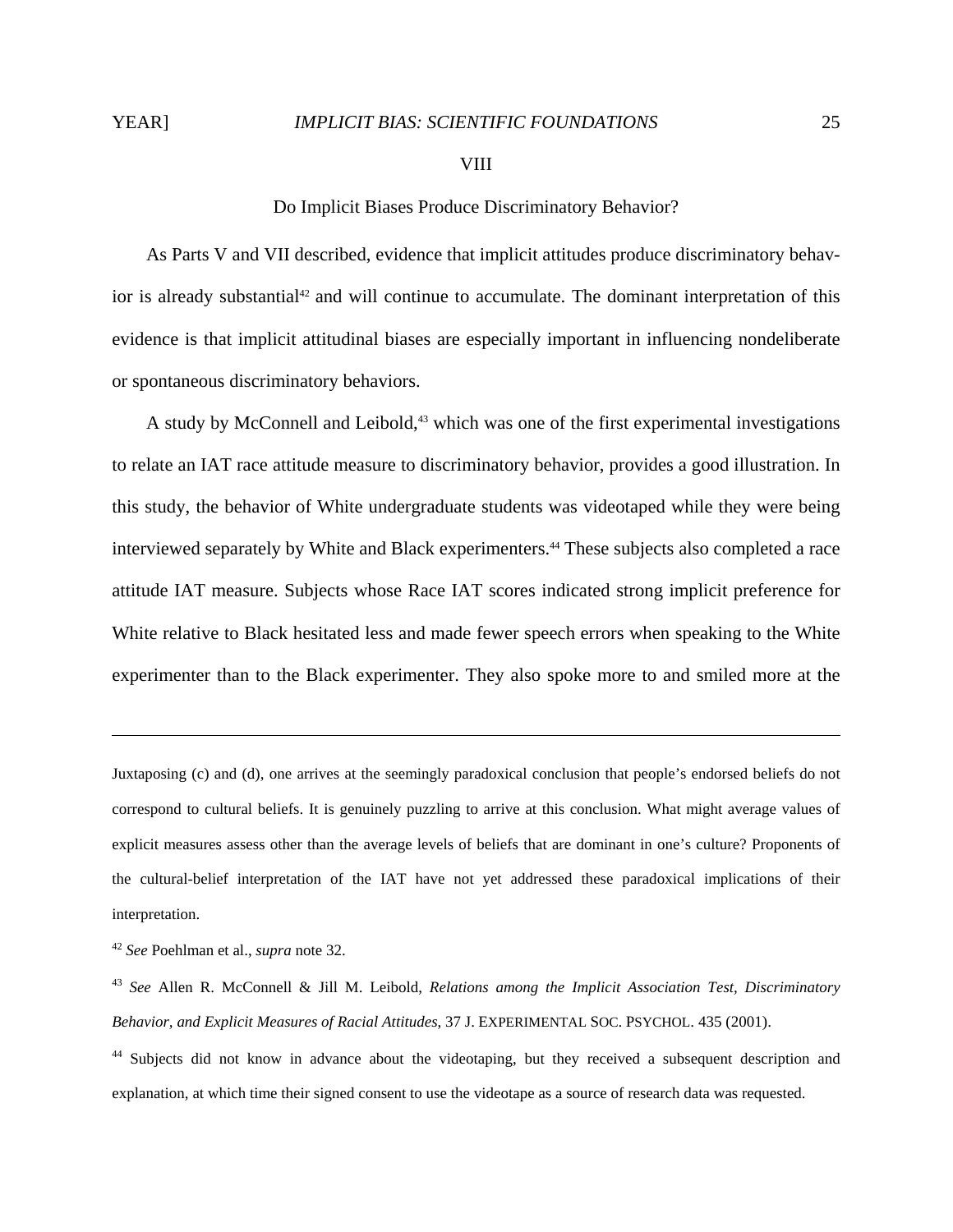White experimenter than the Black experimenter. These subtle and spontaneous behaviors suggested higher levels of comfort interacting with the White experimenters.<sup>45</sup>

 This result of the McConnell and Leibold experiment is especially important in light of findings that were reported by Word, Zanna, and Cooper<sup>46</sup> well before the IAT was developed. In the first of their two studies, Word et al. showed that when interviewing both Black and White job applicants, White students showed greater indications of nonverbal discomfort and spent less time speaking with the Black applicants—two indicators that McConnell and Leibold had found to be predicted by the Race IAT. In Word et al.'s second study, White interviewers were carefully trained to control these same subtle aspects of their behavior in their interactions with White job applicants who were unaware of the interviewer's training. White interviewees who encountered these trained interviewers performed worse in the interview and were more uncomfortable and distant in their interaction style. Such interviewees also judged their interviewer to

45 Other published studies have likewise found correlations of IAT-measured racial associations with indicators of subtle or spontaneous discriminatory actions. *See* Leslie Ashburn-Nardo et al., *Black Americans' Implicit Racial Associations and Their Implications for Intergroup Judgment*, 21 SOC. COGNITION 61 (2003); Kurt Hugenberg & Galen V. Bodenhausen, *Ambiguity in Social Categorization: The Role of Prejudice and Facial Affect in Race Categorization*, 15 PSYCHOL. SCI. 342 (2004); Kurt Hugenberg & Galen V. Bodenhausen, *Facing Prejudice: Implicit Prejudice and the Perception of Facial Threat*, 14 PSYCHOL. SCI. 640 (2003); Jennifer A. Richeson et al., *An fMRI Inestigation of the Impact of Interracial Contact on Executive Function*, 6 NATURE NEUROSCIENCE 1323 (2003). Several similar unpublished results involving Race IAT measures were included in the Poehlman et al. meta-analytic review, along with similar results from studies of implicit biases toward other stigmatized groups, such as Germans' implicit attitudes toward Turks. *See* Poehlman et al., *supra* note32.

<sup>46</sup> *See* Carl O. Word et al., *The Nonverbal Mediation of Self-Fulfilling Prophecies in Interracial Interaction*, 10 J. EXPERIMENTAL SOC. PSYCHOL. 109 (1974).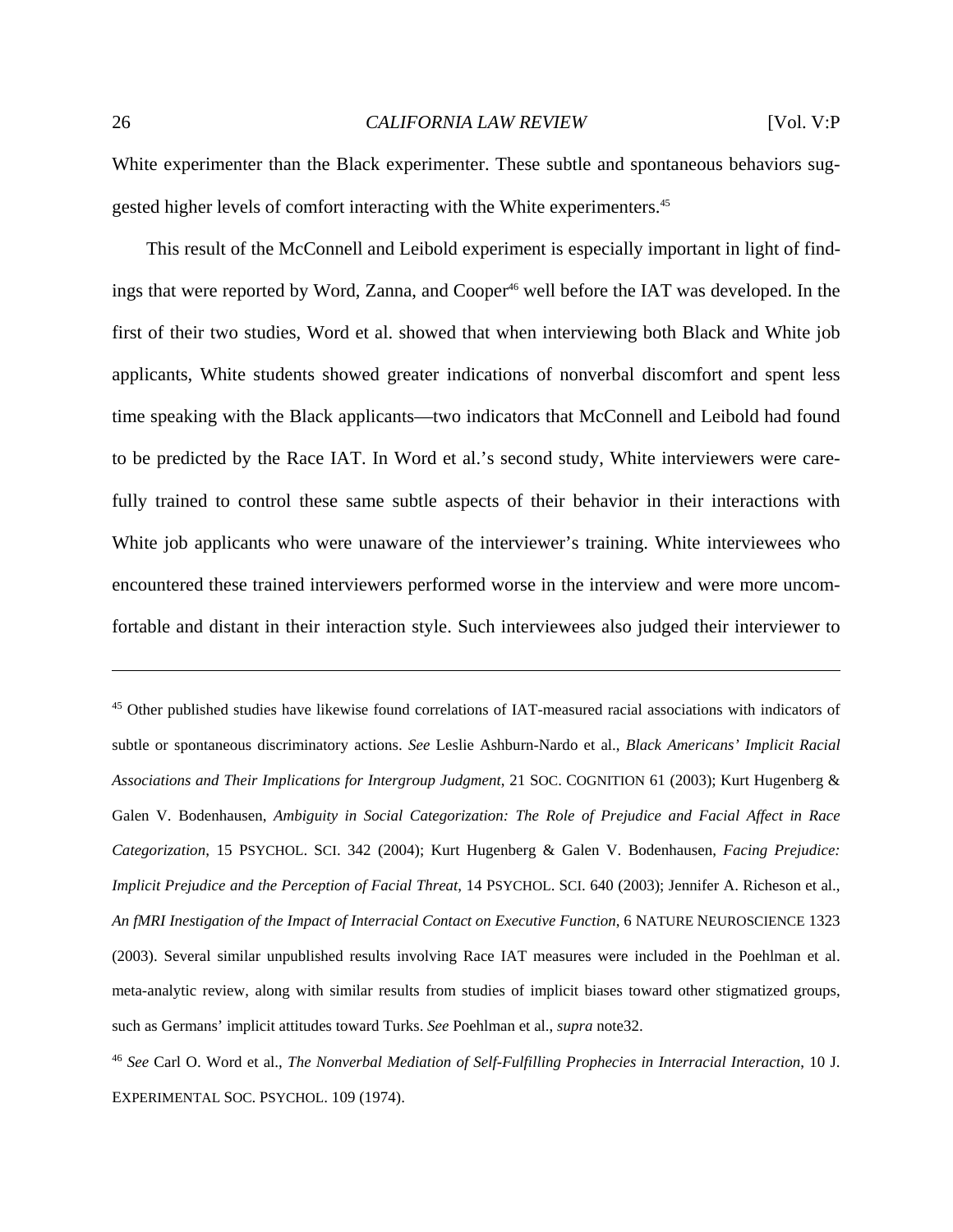be less friendly. The combination of the McConnell and Word findings reveals that implicit bias may affect interviews in ways that can disadvantage Black job applicants.

 Another noteworthy result is the finding that the Race IAT, when administered to White American subjects, predicts activation of the amygdala—a presumed indicator of fear or other negative emotional arousal—in response to photographic images of unfamiliar African American faces.<sup>47</sup> A related finding was the report by Richeson et al. that IAT measures correlated with evidence of self-regulatory or executive control activity on exposure to African American faces.<sup>48</sup>

#### IX

What can be done to attenuate the influence of implicit biases on behavior?

 In their 1995 review of then-available evidence, Greenwald and Banaji suggested that attentional focus could attenuate automatic influences on social judgment, if those automatic influences were relatively weak.<sup>49</sup> Applying this principle, and assuming that implicit biases constitute "weak automatic influences," one might expect that getting people to think more about, or to attend more closely to, their objectives in an interracial interaction might eliminate the effects of implicit bias. However, Poehlman et al.'s review of the relevant predictive validity evidence for IAT measures suggests a limitation of this conclusion.<sup>50</sup> Although this review found

<sup>47</sup> *See* Elizabeth A. Phelps et al., *Performance on Indirect Measures of Race Evaluation Predicts Amygdala Activation*, 12 J. COGNITIVE NEUROSCIENCE 729 (2000).

<sup>48</sup> *See* Richeson et al., *supra* note 45.

<sup>49</sup> *See* Greenwald & Banaji, *supra* note **Error! Bookmark not defined.**, at 17.

<sup>50</sup> *See* Poehlman et al., *supra* note 32.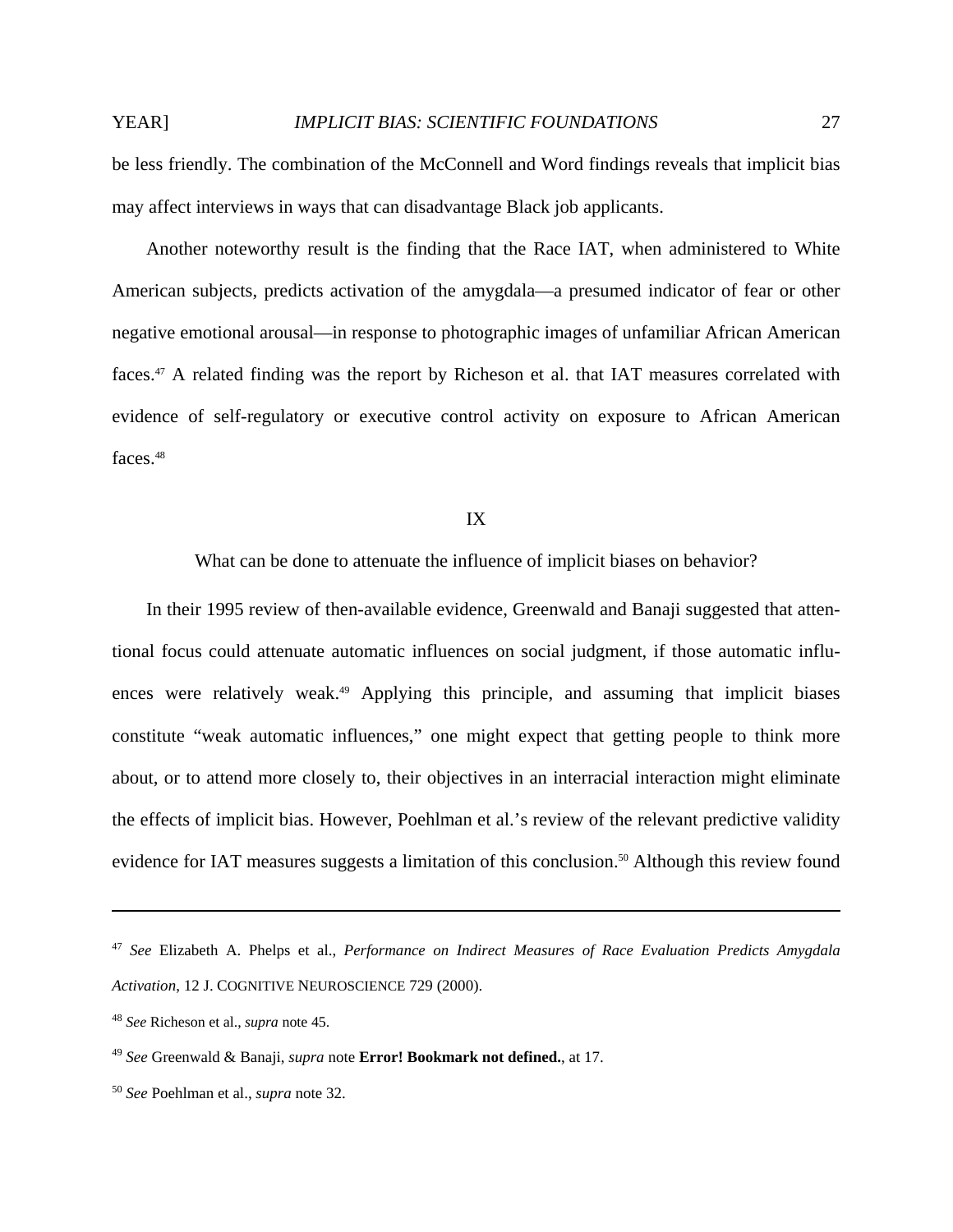that the predictive validity of explicit measures was indeed greater for more deliberative behavior, it also found that prediction of behavior by IAT measures was *not* reduced when the examined behavior was more deliberative.

 Consider the application of these findings to a hypothetical situation in which racially different applicants are being evaluated for jobs, educational program admissions, loans, or medical treatments. If an interviewer in these situations devotes more deliberate effort to evaluating the candidates on explicit performance criteria, the interviewer may make better decisions overall but may still demonstrate the effects of implicit bias. Thus, Poehlman et al.'s conclusions suggest caution in assuming that implicit bias can be reduced merely by increased deliberative effort on a decision. Because no studies have yet directly tested this hypothesis, the question of how to attenuate the impact of implicit biases on subtle but important aspects of interpersonal interaction still awaits an answer.

# X

# How Can Implicit Biases Be Altered?

 In the first few years after the development of the IAT, many researchers working with the test were impressed that, when they repeatedly administered the same IAT to themselves, their measures of implicit bias remained remarkably similar over time. This was in part a welcome observation, because it indicated that IAT measures might be identically administered on multiple occasions to the same person without losing their validity as research measures (in contrast with, for instance, intelligence tests). The consistency of IAT measures over time also suggested the stability of implicit attitudes and stereotypes measured by the IAT.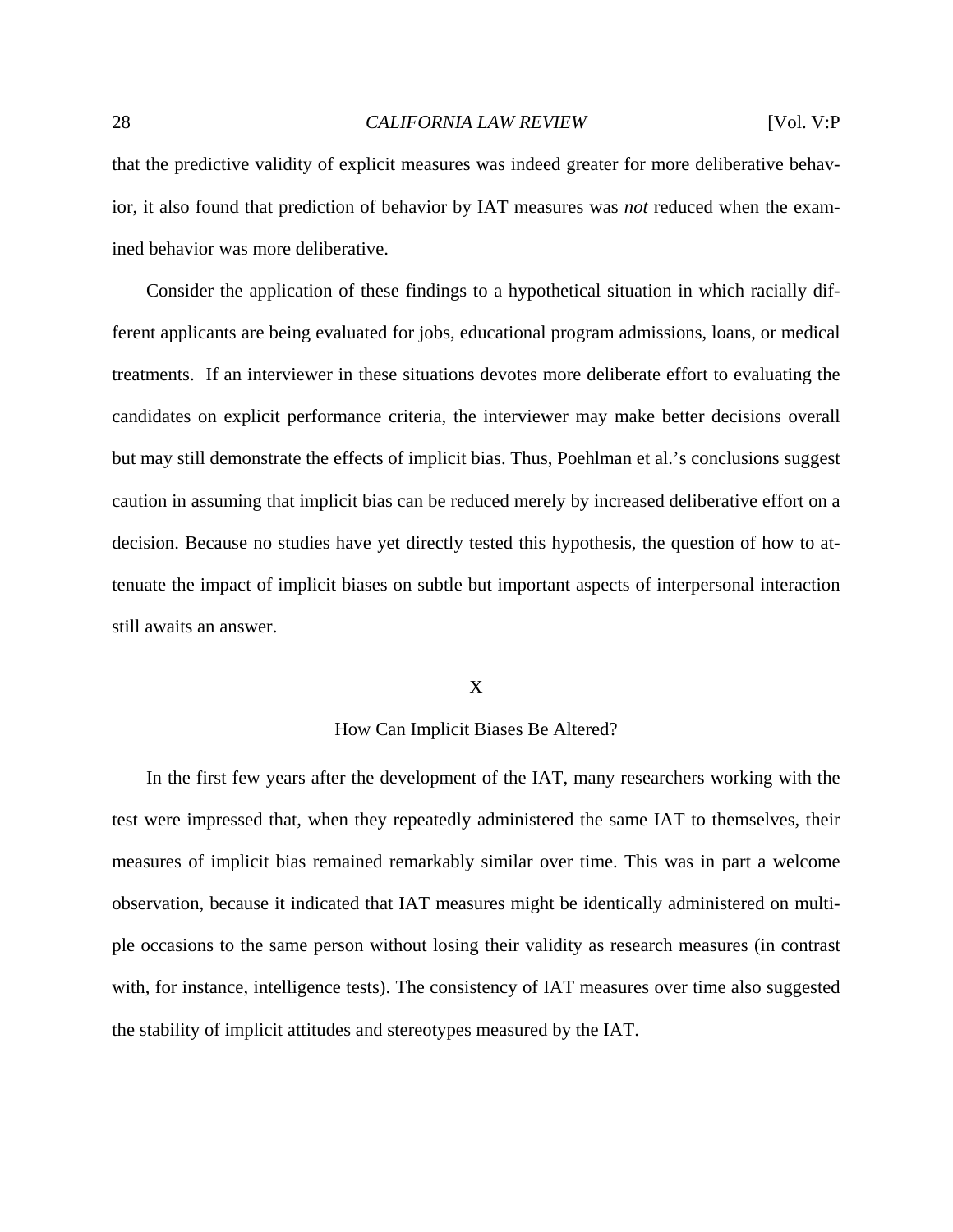# YEAR] *IMPLICIT BIAS: SCIENTIFIC FOUNDATIONS* 29

 Subsequent research, however, has shown that conclusion to be premature, as one of the first experiments that sought to influence IAT performance illustrates. Starting with the assumption that media exposures may influence the race–valence associations measured by the IAT, Dasgupta and Greenwald asked White and Asian-American undergraduate students to complete a preliminary task in which they identified a series of photographs of well-known and admired African Americans (scientists, artists, political leaders), mixed with photographs of somewhat less well-known but thoroughly disreputable European Americans (terrorists and serial murderers).51 A subsequent Race IAT measure revealed that this photograph-identification task reduced the level of automatic preference for European American (relative to African American). This reduction in implicit bias persisted over a twenty-four-hour delay.<sup>52</sup>

 Blair summarized a number of similar studies and concluded that implicit biases are malleable.53 For example, implicit gender stereotypes of feminine weakness were reduced by imagin-

<sup>51</sup> *See* Nilanjana Dasgupta & Anthony G. Greenwald, *On the Malleability of Automatic Attitudes: Combating Automatic Prejudice with Images of Admired and Disliked Individuals*, 81 J. PERSONALITY & SOC. PSYCHOL. 800 (2001).

 $52$  The opposite type of preliminary exposure, consisting of photographs of admirable European Americans and disreputable African Americans, had no noticeable impact on Race IAT scores. *See id.* at 803-04. This observation suggested that the ordinary media environment encountered by the study's undergraduate research subjects might have been functioning as the equivalent of these biased (anti-Black) exposures. *See id.* at 805; *cf*. Jerry Kang, *Trojan Horses of Race*, 118 HARV. L. REV. 1490 (2005).

<sup>53</sup> *See* Irene V. Blair, *The Malleability of Automatic Stereotypes and Prejudice*, 6 PERSONALITY & SOC. PSYCHOL. REV. 242 (2002).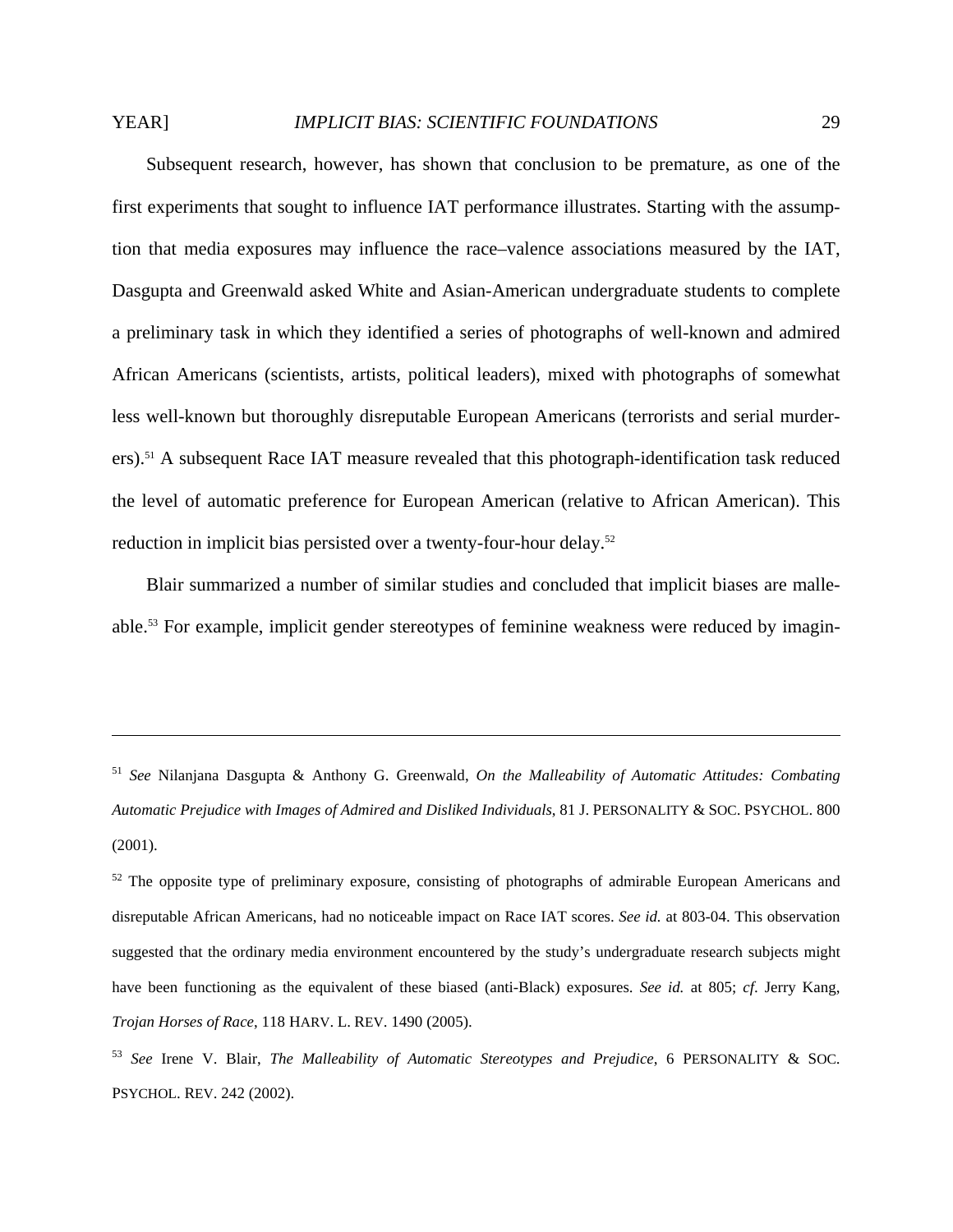ing examples of counter-stereotypic (i.e., strong) women,<sup>54</sup> and implicit anti-Black race attitudes were reduced by having African American experimenters administer the research procedure.<sup>55</sup>

 In studies using the Race IAT, these effects are typically modest, taking the form of reduction, but not elimination, of implicit biases. Although the necessary research has not yet been done, caution is warranted in speculating that repeated interventions of the types demonstrated to be effective in these experiments will have enduring effects on levels of implicit bias. Some suggest that interventions like those used in the malleability studies temporarily activate a *subtype* of a larger category, such that this subtype temporarily replaces the larger category. For example, in the Dasgupta and Greenwald experiment,<sup>56</sup> the preliminary exposure to admirable Blacks may have activated the relatively attractive subtype of *African American celebrities*. Once activated, this subcategory would temporarily function as a mental replacement for the larger (and presumably more negatively valenced) African American category. If this interpretation is correct, it seems unlikely that even repeated interventions will produce cumulative effects in a larger societal environment that reinforces preexisting racial attitudes and stereotypes.

 This skeptical appraisal does not imply that long-term changes in implicit biases are impossible. For example, research has shown that when a person forms a new personal connection with a member of a previously devalued outgroup, implicit attitudes toward that group may change

<sup>54</sup> *See* Irene V. Blair et al., *Imagining Stereotypes Away: The Moderation of Implicit Stereotypes Through Mental Imagery*, 81 J. PERSONALITY & SOC. PSYCHOL. 828 (2001).

<sup>55</sup> *See* Brian S. Lowery et al., *Social Influence Effects on Automatic Racial Prejudice*, 81 J. PERSONALITY & SOC. PSYCHOL. 842 (2001).

<sup>56</sup> *See* Dasgupta & Greenwald, *supra* note 52.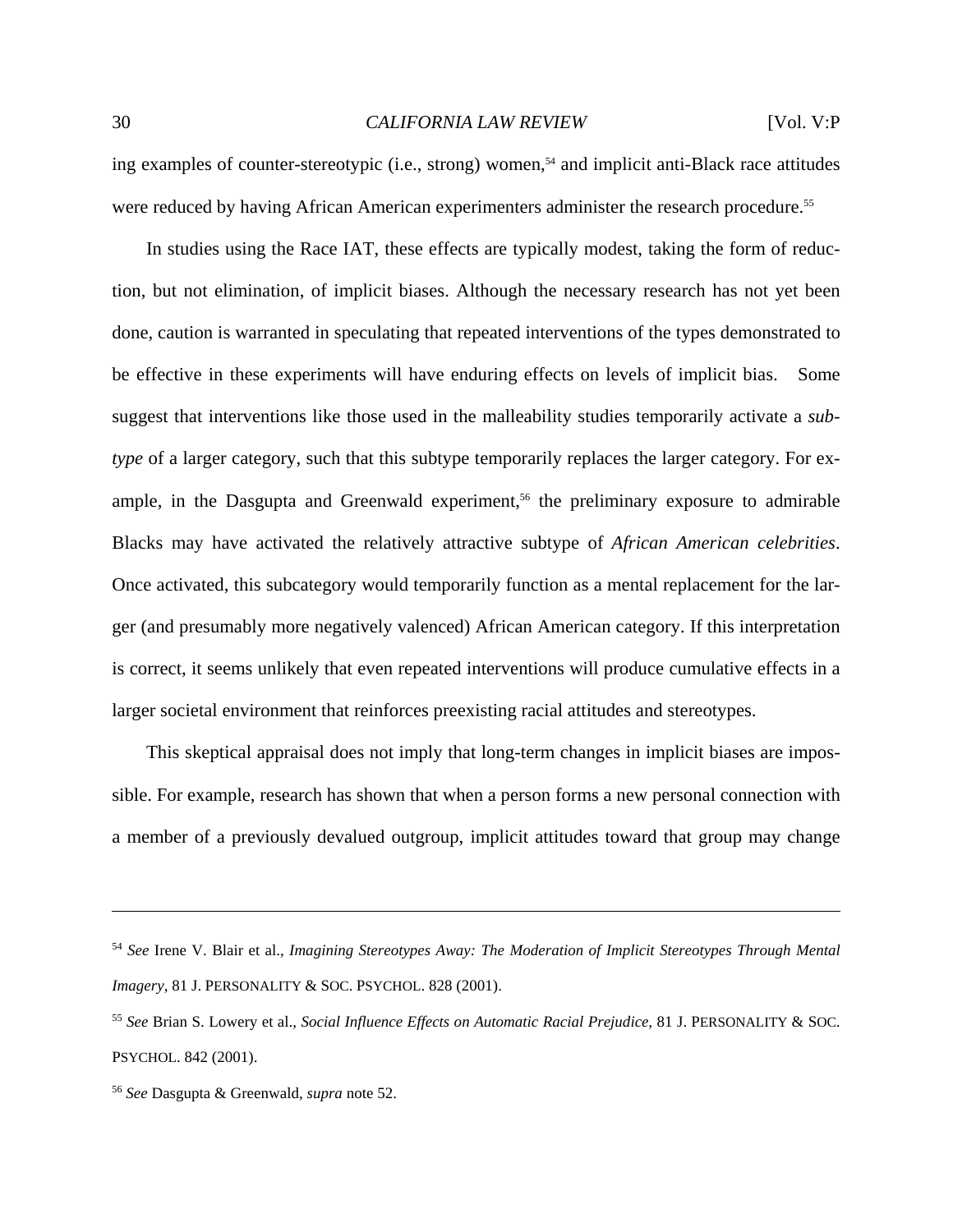# YEAR] *IMPLICIT BIAS: SCIENTIFIC FOUNDATIONS* 31

dramatically and rapidly.57 For example, when a son or daughter marries a member of a racial or

ethnic minority or when a close friend is paralyzed in an accident and begins using a wheelchair, a favorable implicit attitude may rapidly replace a pre-existing negative implicit bias.<sup>58</sup>

 Another way in which malleability of implicit bias has been tested with IAT measures has been to ask research subjects to try to respond to the IAT so as to produce a specific result—for example, asking subjects who ordinarily show implicit preference for European American to attempt to produce a Race IAT result showing preference for African American. Relatively few subjects succeed at this faking assignment, partly because few can spontaneously come up with a

<sup>57</sup> *See* Greenwald et al., *supra* note **Error! Bookmark not defined.**.

<u>.</u>

 George Orwell gave a remarkable, albeit fictional, model for this type of influence in a scene from *Nineteen Eighty-Four*. After 20 minutes of haranguing a crowd of Oceanians with vilification of the Eurasian enemy, the orator receives a piece of paper and "without pausing in his speech" continues his tirade against the (new) enemy, Eastasia:

Without words said, a wave of understanding rippled through the crowd. Oceania was at war with Eastasia! . . . The banners and posters with which the square was decorated were all wrong! . . . There was a riotous interlude while posters were ripped from the walls, banners torn to shreds and trampled underfoot. . . . But within two or three minutes it was all over. . . . The Hate continued exactly as before, except that the target had been changed.

GEORGE ORWELL, NINETEEN EIGHTY-FOUR 180-82 (1949).

<sup>&</sup>lt;sup>58</sup> Olsson, Ebert, Banaji, and Phelps recently reported that an implicit indicator of expected anti-outgroup racial bias was absent for college student subjects who had interracial dating experience. *See* Andreas Olsson et al., *The Role of Social Groups in the Persistence of Learned Fear*, 309 SCI. 785 (2005).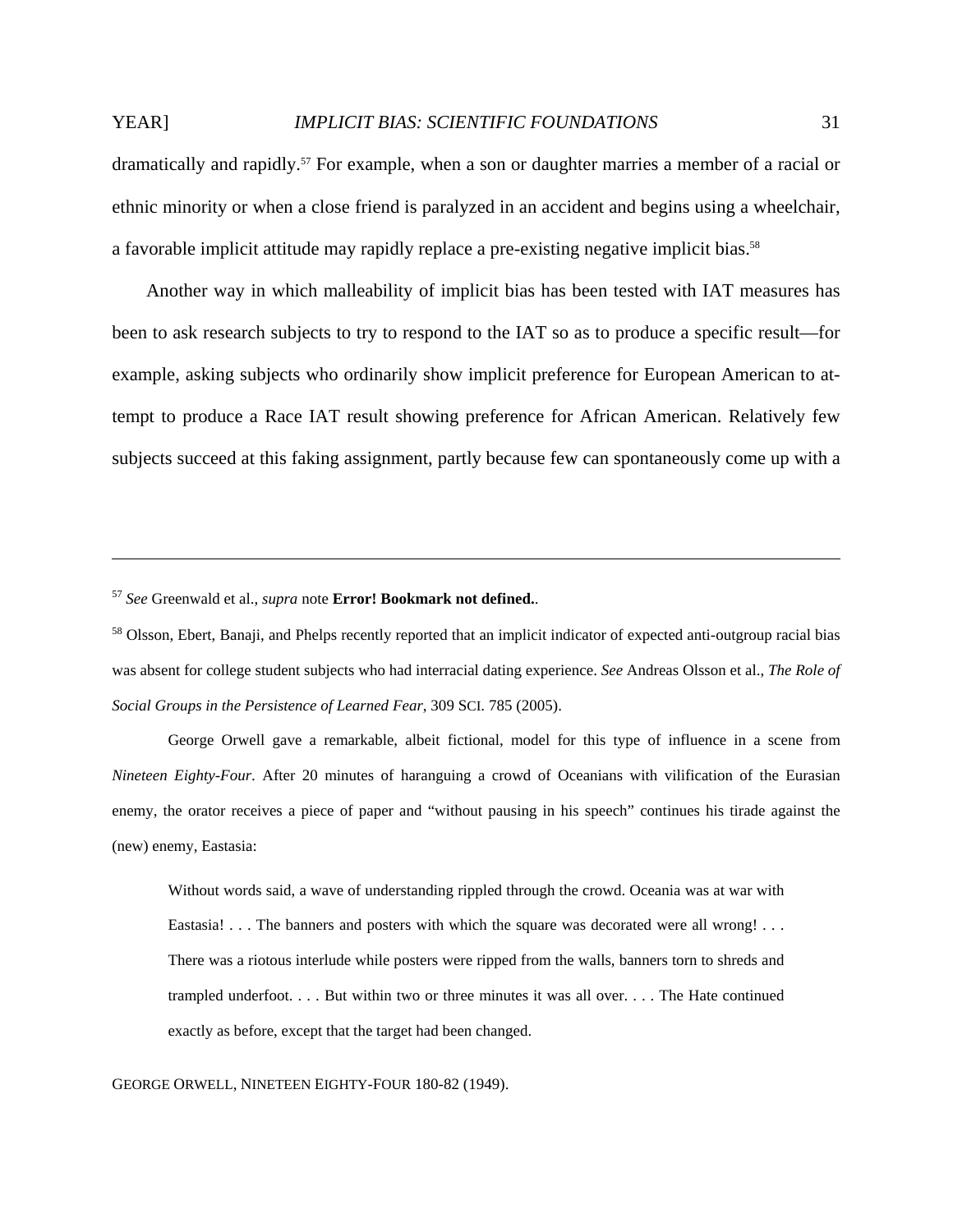faking strategy.59 Although some success in faking has been produced by instructing subjects to deliberately respond slowly on the IAT component task for which they can ordinarily respond rapidly, it remains apparent that the IAT is far more resistant to faking than are explicit (selfreport) measures that are designed to assess attitudes or stereotypes.<sup>60</sup>

# XI

Is Implicit Bias A Probable Cause Of Disparate Outcomes?

 *[W]hen you have eliminated all which is impossible, then whatever remains, however improbable, must be the truth.*  $-$ Sherlock Holmes<sup>61</sup>

 The argument that implicit bias is a probable cause of race discrimination sometimes requires inference by a process of elimination. This is a reasoning device endorsed not only by

59 See Rainer Banse et al., *Implicit Attitudes Towards Homosexuality: Reliability, Validity, and Controllability of the IAT*, *in* 48 ZEITSCHRIFT FÜR EXPERIMENTELLE PSYCHOLOGIE 145 (2001); Boris Egloff & Stefan C. Schmukle, *Predictive Validity of an Implicit Association Test for Assessing Anxiety*, 83 J. PERSONALITY & SOC. PSYCHOL. 1441 (2002); Melanie C. Steffens, *Is the Implicit Association Test Immune to Faking?*, 51 EXPERIMENTAL PSYCHOL. 165 (2004).

<sup>60</sup> *Cf.* Do-Yeong Kim, *Voluntary Controllability of the Implicit Association Test (IAT)*, 66 SOC. PSYCHOL. Q. 83 (2003). Rsearchers may be able to detect such faking by noting when a subject is responding unusually slowly in a task. *See id.* at 93. By comparison, it is harder for researchers to detect faking on self-report measures; faking attitudes and beliefs on self-report measures typically requires no more than modifying the position on which a pencil mark is placed in responding to a survey questionnaire.

<sup>61</sup> Sir Arthur Conan Doyle, THE SIGN OF FOUR (1890), *reprinted in* SHERLOCK HOLMES: THE COMPLETE NOVELS AND STORIES 87, 111 (1930) (emphasis removed).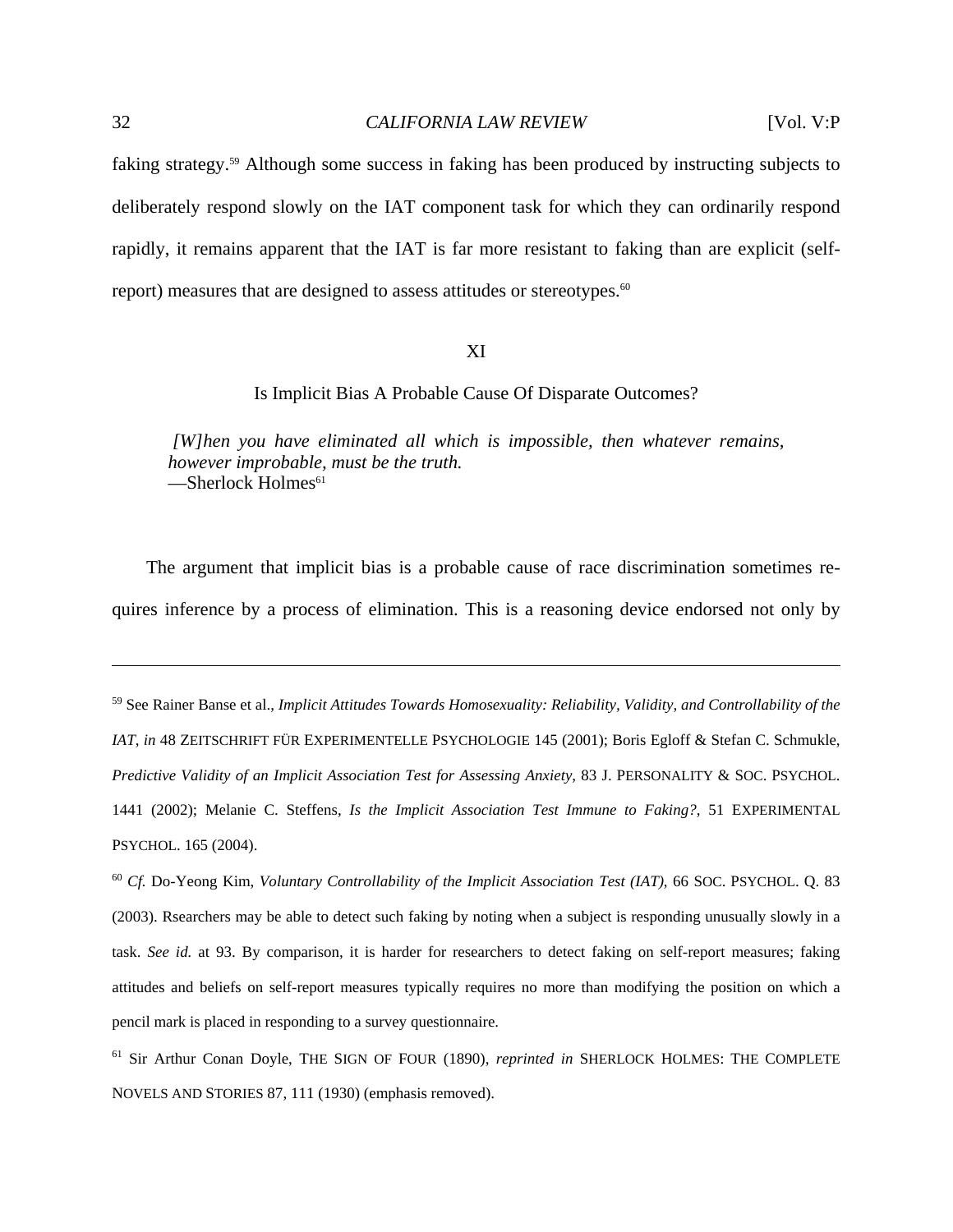Sherlock Holmes, but also by the Supreme Court. Specifically, in *Furnco Construction Co. v.*  Waters,<sup>62</sup> a 1978 employment discrimination case, the Court wrote:

[W]e know from our experience that more often than not people do not act in a totally arbitrary manner, without any underlying reasons . . . . Thus, when all legitimate reasons for [a negative outcome] have been eliminated as possible reasons for the employer's actions, it is more likely than not the employer, who we generally assume acts only with *some* reason, based his decision on an impermissible consideration such as race.<sup>63</sup>

Whether adjudicating an individual allegation of discrimination or attempting to understand broad patterns of disadvantage in society, if one finds evidence of disparate impact—for example, in the form of systematically disadvantageous outcomes to African Americans in health care, education, employment, housing, or criminal justice—one may begin to identify and eliminate possible causes. Conceivable explanations that cannot be eliminated remain worth considering.

 For sake of argument, let us assume that in attempting to understand whether implicit race bias has played a role in probation recommendations in a particular criminal court system, a researcher has eliminated all conceivable non-race-related ("racially neutral") explanations on the basis of sound research evidence. Let us also assume that none of the relevant decision makers has reported consciously holding negative racial attitudes or stereotypes. Finally, let us assume that no test of implicit bias has been administered to these decision makers. With this set of as-

<sup>62 438</sup> U.S. 567 (1978).

<sup>63</sup> *Id.* at 577.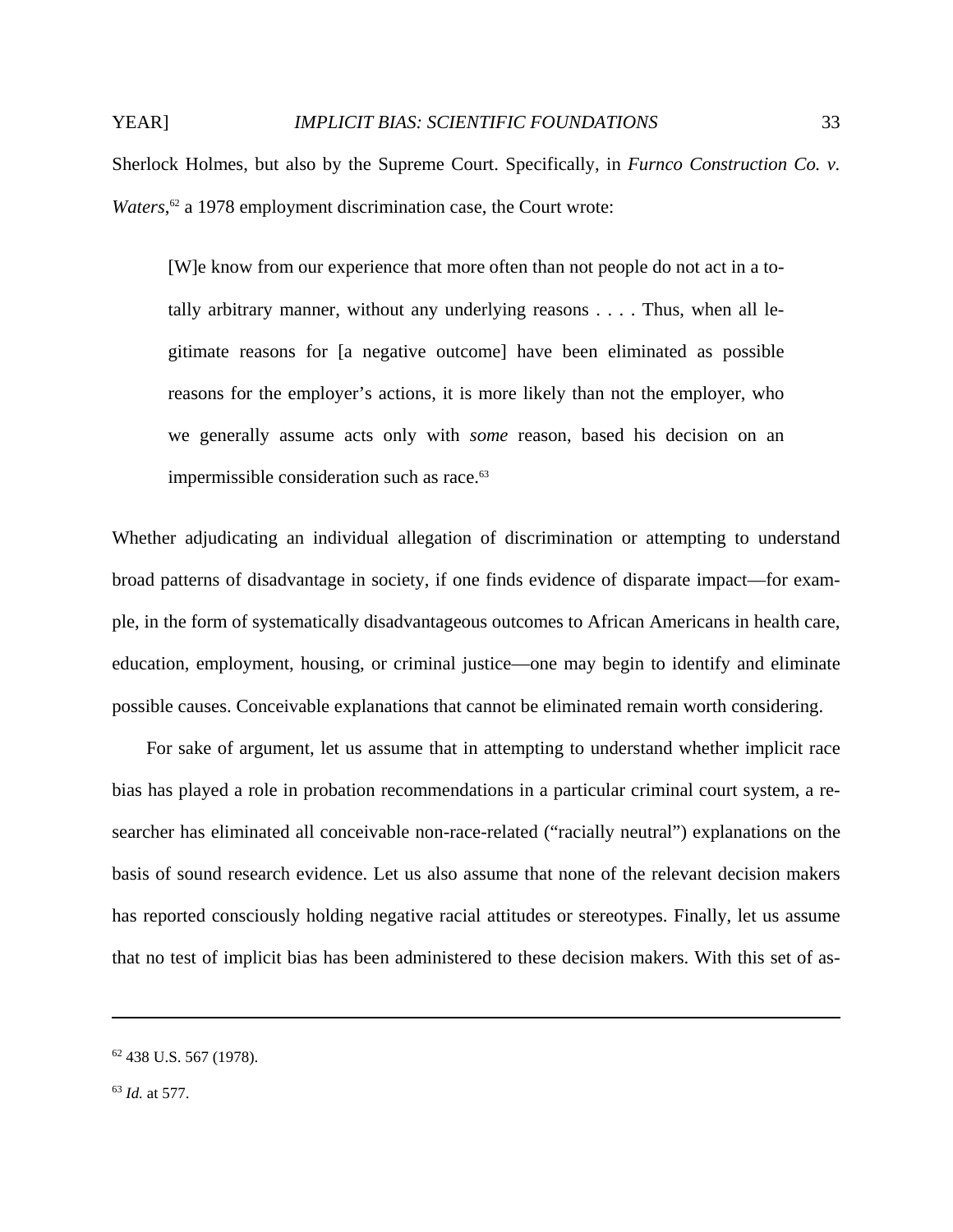sumptions, is it reasonable to infer that the observed racial disparity is being caused, at least in part, by implicit bias? Not only is it reasonable, it should be regarded as highly probable. This conclusion is justified by three considerations.

 The first consideration is the observed pervasiveness of implicit bias, as was clearly demonstrated by the data summarized in Tables 1 and 2. The second consideration comes from the available evidence that (1) implicit biases are predictive of discriminatory behavior and (2) implicit-bias measures do a significantly better job than explicit-bias measures in predicting behavioral indicators of discrimination. $64$  The third consideration is provided by findings that implicit bias plays a causal role in discrimination. The most important piece of this evidence at present is the finding that subtle discriminatory behaviors, of the types known to be predicted by IAT measures of implicit-race bias, play a significant role in determining the outcomes of job interviews.65 The absence of another type of evidence also supports this causal interpretation. Specifically, if—in the absence of both racially neutral causes and explicit bias—racially disparate impact could be shown to occur when implicit bias is shown to be absent, this would provide evidence against a causal role of implicit bias in disparate impact. No such evidence now exists.

 In summary, a substantial and actively accumulating body of research evidence establishes that implicit race bias is pervasive and is associated with discrimination against African Americans. Consequently, when racially neutral causes and explicit bias can be rejected as causal explanations for racially disparate outcomes, implicit race bias must be regarded as a probable, even if not definitively established, cause. More direct confirmations of the causal role of im-

<sup>64</sup> *See supra* Parts IV and IX.

<sup>65</sup> *See* McConnell & Leibold, *supra* note 43; Word, *supra* note 46, at 111-12.